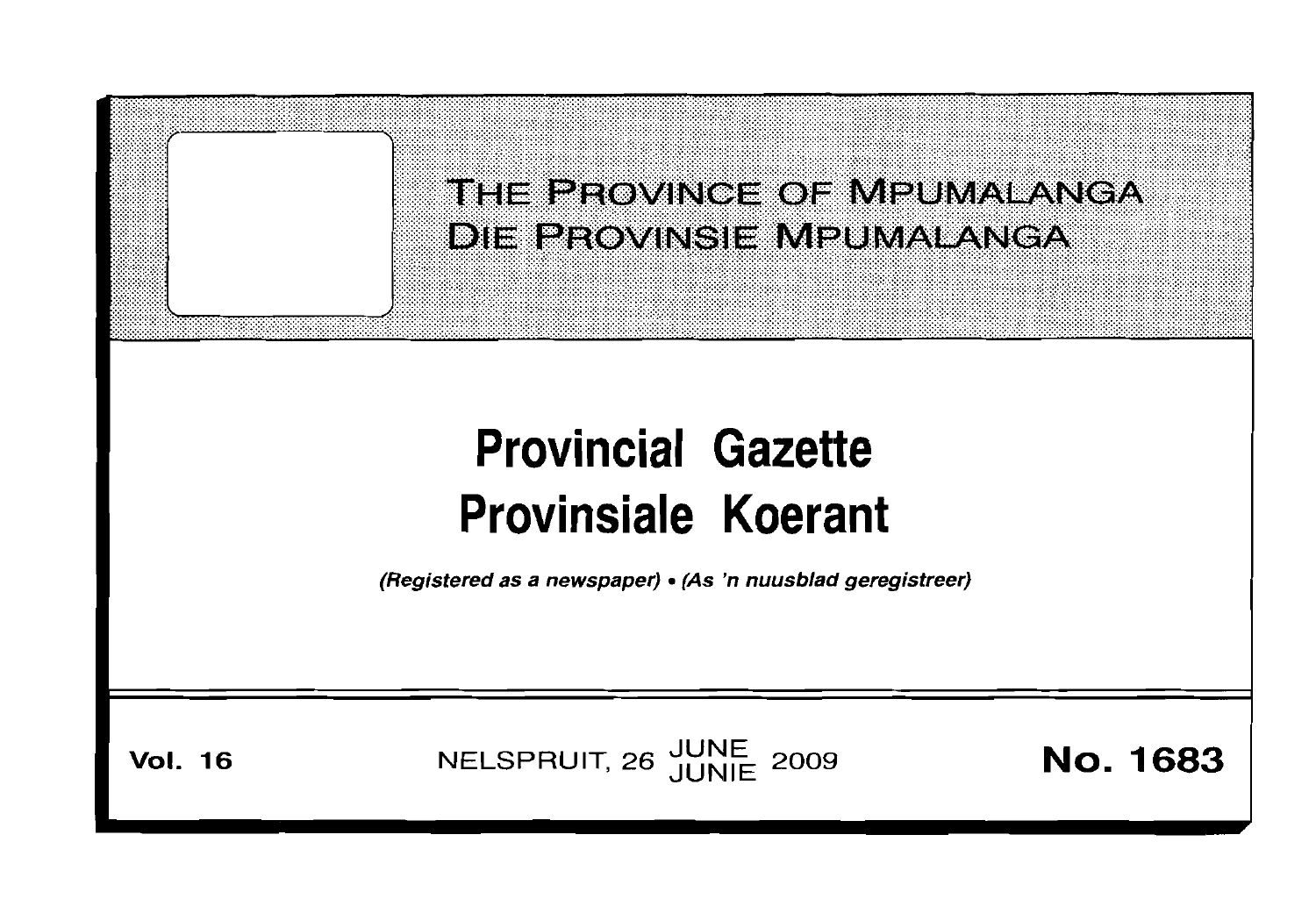| No.                                                              | <b>CONTENTS · INHOUD</b>                                                                                           | Page<br>No. | Gazette<br>No. |  |  |  |
|------------------------------------------------------------------|--------------------------------------------------------------------------------------------------------------------|-------------|----------------|--|--|--|
| <b>GENERAL NOTICES · ALGEMENE KENNISGEWINGS</b>                  |                                                                                                                    |             |                |  |  |  |
| 174                                                              | Town-planning and Townships Ordinance (15/1986): Steve Tshwete Amendment Scheme 334                                | 8           | 1683           |  |  |  |
| 174                                                              |                                                                                                                    | 8           | 1683           |  |  |  |
| 175                                                              |                                                                                                                    | 8           | 1683           |  |  |  |
| 175                                                              |                                                                                                                    | 9           | 1683           |  |  |  |
| 176                                                              |                                                                                                                    | 9           | 1683           |  |  |  |
| 176                                                              |                                                                                                                    | 9           | 1683           |  |  |  |
| 177                                                              | Development Facilitation Act (67/1995): Establishment of land development area: Portion 3, farm Geluk 299 JT, etc. | 14          | 1683           |  |  |  |
| 178                                                              |                                                                                                                    | 17          | 1683           |  |  |  |
| 178                                                              |                                                                                                                    | 17          | 1683           |  |  |  |
| 179                                                              |                                                                                                                    | 10          | 1683           |  |  |  |
| 179                                                              |                                                                                                                    | 10          | 1683           |  |  |  |
| 180                                                              |                                                                                                                    | 10          | 1683           |  |  |  |
| 180                                                              |                                                                                                                    | 11          | 1683           |  |  |  |
| 181                                                              | Town-planning and Townships Ordinance (15/1986): Steve Tshwete Amendment Scheme 347                                | 11          | 1683           |  |  |  |
| 181                                                              |                                                                                                                    | 11          | 1683           |  |  |  |
| 182                                                              | Town-planning and Townships Ordinance (15/1986): Steve Tshwete Amendment Scheme 348                                | 12          | 1683           |  |  |  |
| 182                                                              |                                                                                                                    | 12          | 1683           |  |  |  |
| 183                                                              |                                                                                                                    | 12          | 1683           |  |  |  |
| 183                                                              |                                                                                                                    | 13          | 1683           |  |  |  |
| <b>LOCAL AUTHORITY NOTICES • PLAASLIKE BESTUURSKENNISGEWINGS</b> |                                                                                                                    |             |                |  |  |  |
| 140                                                              | Local Government Ordinance, 1939: eMalahleni Local Municipality: Permanent closure: Portion of Van Deventer        |             |                |  |  |  |

|     | 140 LOCAL CIOVENTIFIENt Orginance, 1959. Eivididhem Local Municipality. Fermanent closure. Fortion of van Deventer | 18 | 1683 |
|-----|--------------------------------------------------------------------------------------------------------------------|----|------|
| 141 | Town-planning and Townships Ordinance (15/1986): eMalahleni Local Municipality: eMalahleni Amendment Scheme        |    | 1683 |
|     |                                                                                                                    |    | 1683 |
|     |                                                                                                                    | 19 | 1683 |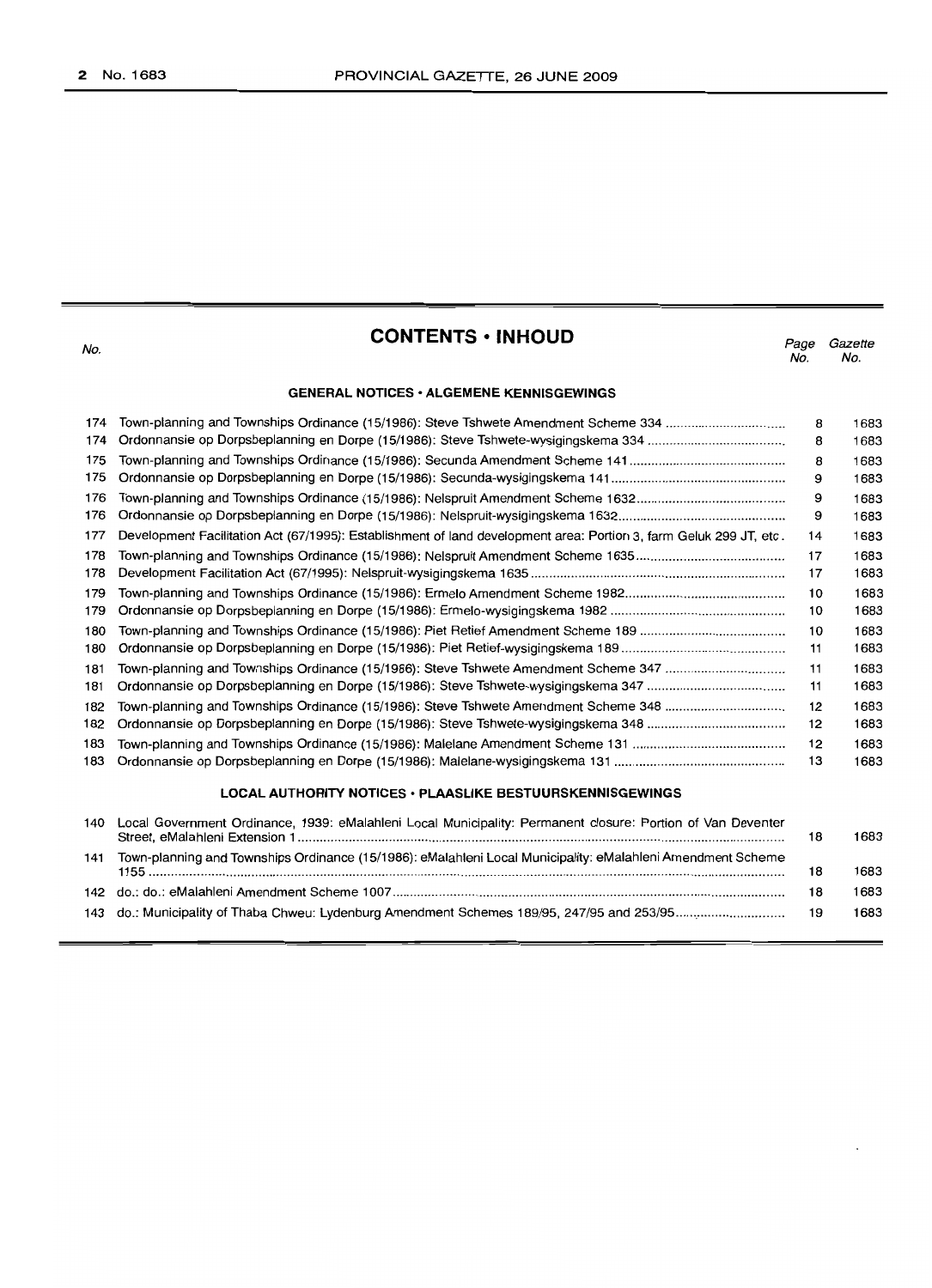| <b>IMPORTANT NOTICE</b>                                                                                                                                            |                                        |  |  |  |  |  |
|--------------------------------------------------------------------------------------------------------------------------------------------------------------------|----------------------------------------|--|--|--|--|--|
| The                                                                                                                                                                |                                        |  |  |  |  |  |
| <b>Mpumalanga Province Provincial Gazette Function</b>                                                                                                             |                                        |  |  |  |  |  |
| will be transferred to the                                                                                                                                         |                                        |  |  |  |  |  |
| <b>Government Printer</b> in Pretoria                                                                                                                              |                                        |  |  |  |  |  |
| as from 1 April 2005                                                                                                                                               |                                        |  |  |  |  |  |
| <b>NEW PARTICULARS ARE AS FOLLOWS:</b>                                                                                                                             |                                        |  |  |  |  |  |
| <b>Physical address:</b>                                                                                                                                           | Postal address:                        |  |  |  |  |  |
| <b>Government Printing Works</b><br>149 Bosman Street<br>Pretoria                                                                                                  | Private Bag X85<br>Pretoria<br>0001    |  |  |  |  |  |
| <b>New contact persons:</b> Louise Fourie Tel.: (012) 334-4686                                                                                                     |                                        |  |  |  |  |  |
|                                                                                                                                                                    | Mrs H. Wolmarans Tel.: (012) 334-4591  |  |  |  |  |  |
| Fax number:<br>$(012)$ 323-8805                                                                                                                                    |                                        |  |  |  |  |  |
| E-mail address:<br>hester.wolmarans@gpw.gov.za<br>louise.fourie@gpw.gov.za                                                                                         |                                        |  |  |  |  |  |
| <b>Contact persons for subscribers:</b>                                                                                                                            |                                        |  |  |  |  |  |
|                                                                                                                                                                    | Mrs S. M. Milanzi Tel.: (012) 334-4734 |  |  |  |  |  |
|                                                                                                                                                                    | Mrs J. Wehmeyer Tel.: (012) 334-4753   |  |  |  |  |  |
|                                                                                                                                                                    | Fax.: (012) 323-9574                   |  |  |  |  |  |
| This phase-in period is to commence from 18 March 2005 (suggest date of advert)<br>and notice comes into operation as from 1 April 2005.                           |                                        |  |  |  |  |  |
| Subscribers and all other stakeholders are advised to send their advertisements<br>directly to the Government Printing Works, two weeks before the 1st April 2005. |                                        |  |  |  |  |  |
|                                                                                                                                                                    |                                        |  |  |  |  |  |

In future, adverts have to be paid in advance before being published in the Gazette.

**AWIE VAN ZVL** Advertising Manager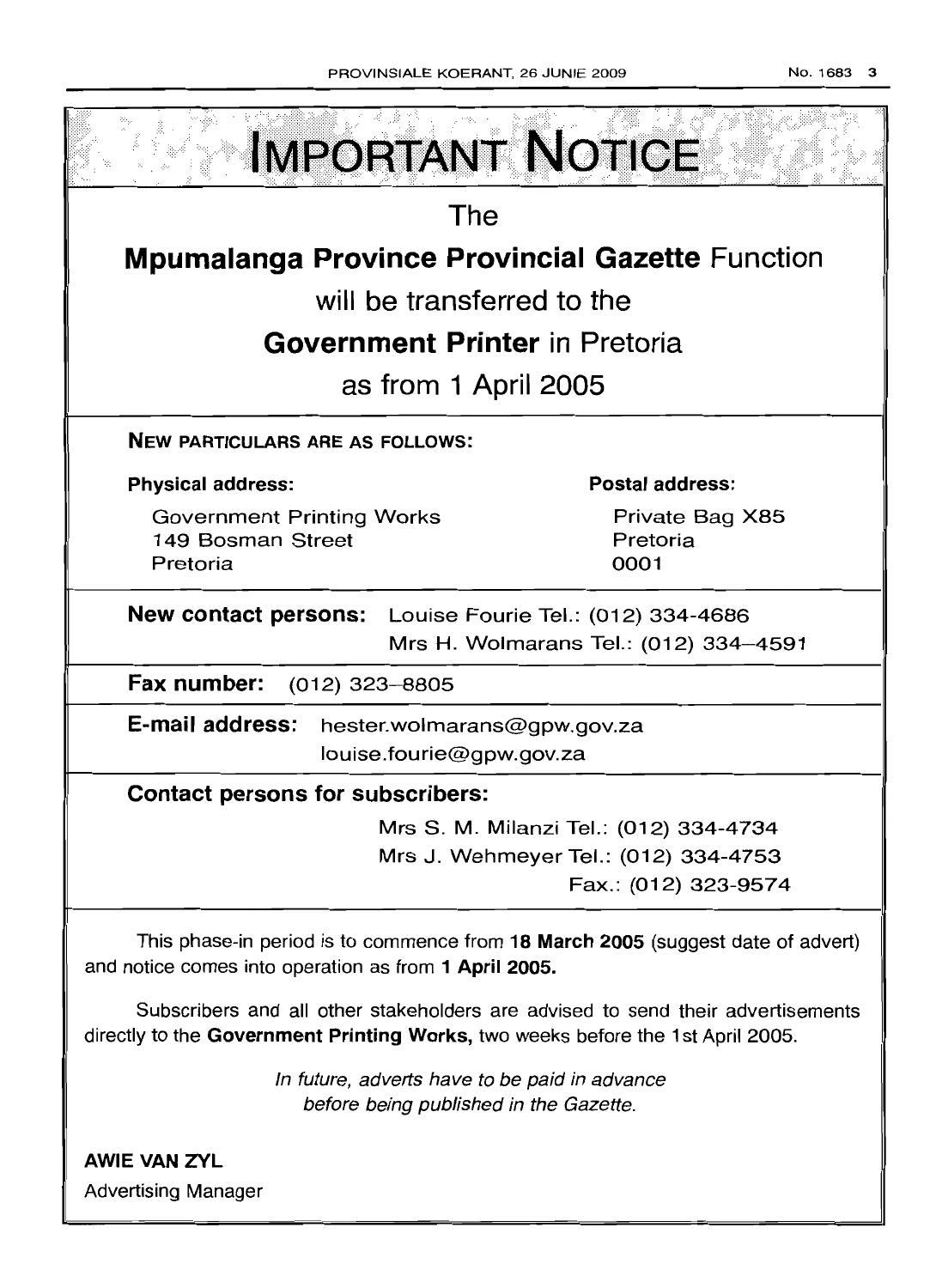**IT** IS THE CLIENTS RESPONSIBILITY TO ENSURE THAT THE CORRECT AMOUNT IS PAID AT THE CASHIER OR DEPOSITED INTO THE GOVERNMENT PRINTING WORKS BANK ACCOUNT AND ALSO THAT THE REQUISITION/COVERING LETTER TOGETHER WITH THE ADVERTISEMENTS AND THE PROOF OF DEPOSIT REACHES THE GOVERNMENT PRINTING WORKS IN TIME FOR INSERTION IN THE PROVINCIAL GAZETTE.

**No ADVERTISEMENTS WILL BE PLACED WITHOUT PRIOR PROOF OF PRE-PAYMENT.**

# 1/4 page R **1 87.37**

Letter Type: Arial Size: 10 Line Spacing: At: Exactly 11 pt



1/4 page **R 374.75**

Letter Type: Arial Size: 10 Line Spacing: At: Exactly 11 pt

# 1/4 page **R 562.13**

Letter Type: Arial Size: 10 Line Spacing: At: Exactly 11 pt

# 1/4 page R **749.50** Letter Type: Arial Size: 10 Line Spacing: At: Exactly 11 pt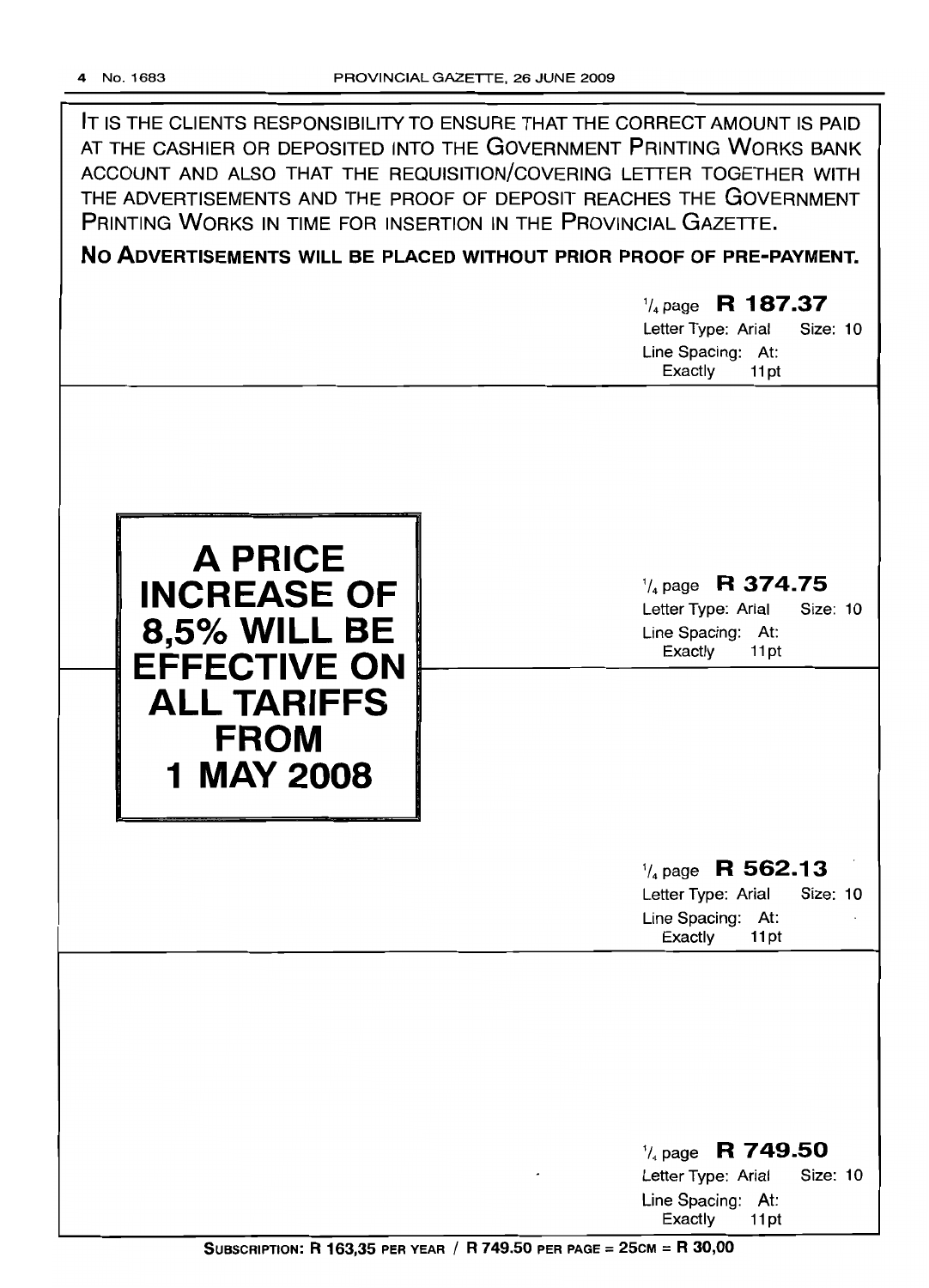

# **THE GOVERNMENT PRINTER INDEMNIFIED AGAINST LIABILITY**

4. The Government Printer will assume no liability in respect of-

untill any outstanding debts to the Government Printer is settled in full

- (1) any delay in the publicatlon of a notice or publication of such notice on any date other than that stipulated by the advertiser;
- (2) erroneous classification of a notice, or the placement of such notice in any section or under any heading other than the section or heading stipulated by the advertiser;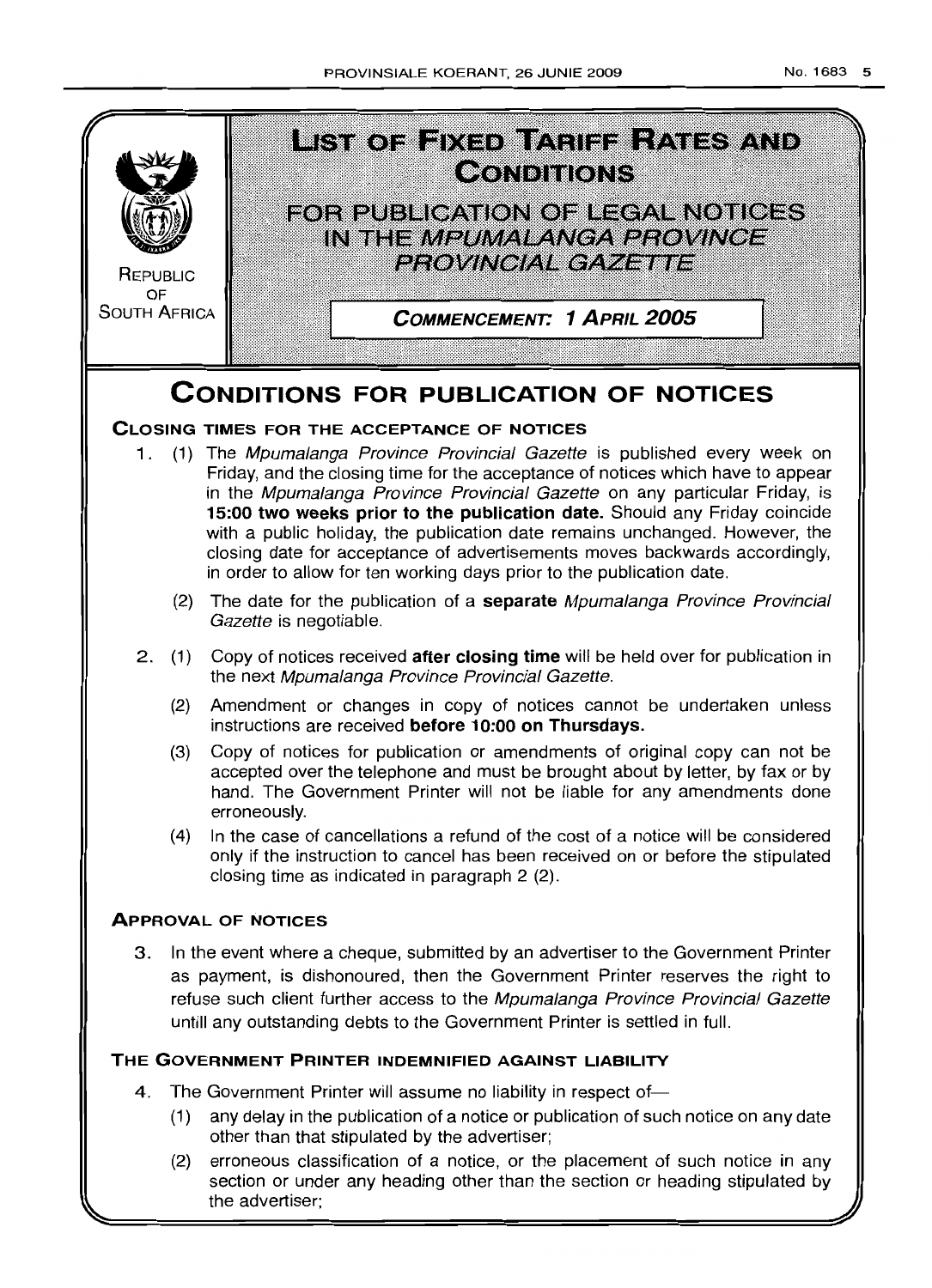(3) any editing, revision, omission, typographical errors or errors resulting from faint or indistinct copy.

#### LIABILITY OF ADVERTISER

5. Advertisers will be held liable for any compensation and costs arising from any action which may be instituted against the Government Printer in consequence of the publication of any notice.

# **COPY**

- 6. Copy of notices must be typed on one side of the paper only and may not constitute part of any covering letter or document.
- 7. At the top of any copy, and set well apart from the notice, the following must be stated:

Where applicable

- (1) The heading under which the notice is to appear.
- (2) The cost of publication applicable to the notice, in accordance with the "Word Count Table".

# PAYMENT OF COST

- 9. With effect from 1 April 2005 no notice will be accepted for publication unless the cost of the insertion(s) is prepaid in CASH or by CHEQUE or POSTAL ORDERS. It can be arranged that money can be paid into the banking account of the Government Printer, in which case the deposit slip accompanies the advertisement before publication thereof.
- 10. (1) The cost of a notice must be calculated by the advertiser in accordance with the word count table.
	- (2) Where there is any doubt about the cost of publication of a notice, and in the case of copy, an enquiry, accompanied by the relevant copy, should be addressed to the Advertising Section, Government Printing Works, Private Bag X85, Pretoria, 0001 [Fax: (012) 323-8805], before publication.
- 11. Overpayment resulting from miscalculation on the part of the advertiser of the cost of publication of a notice will not be refunded, unless the advertiser furnishes adequate reasons why such miscalculation occurred. In the event of underpayments, the difference will be recovered from the advertiser, and the notice(s) will not be published until such time as the full cost of such publication has been duly paid in cash or by cheque or postal orders, or into the banking account.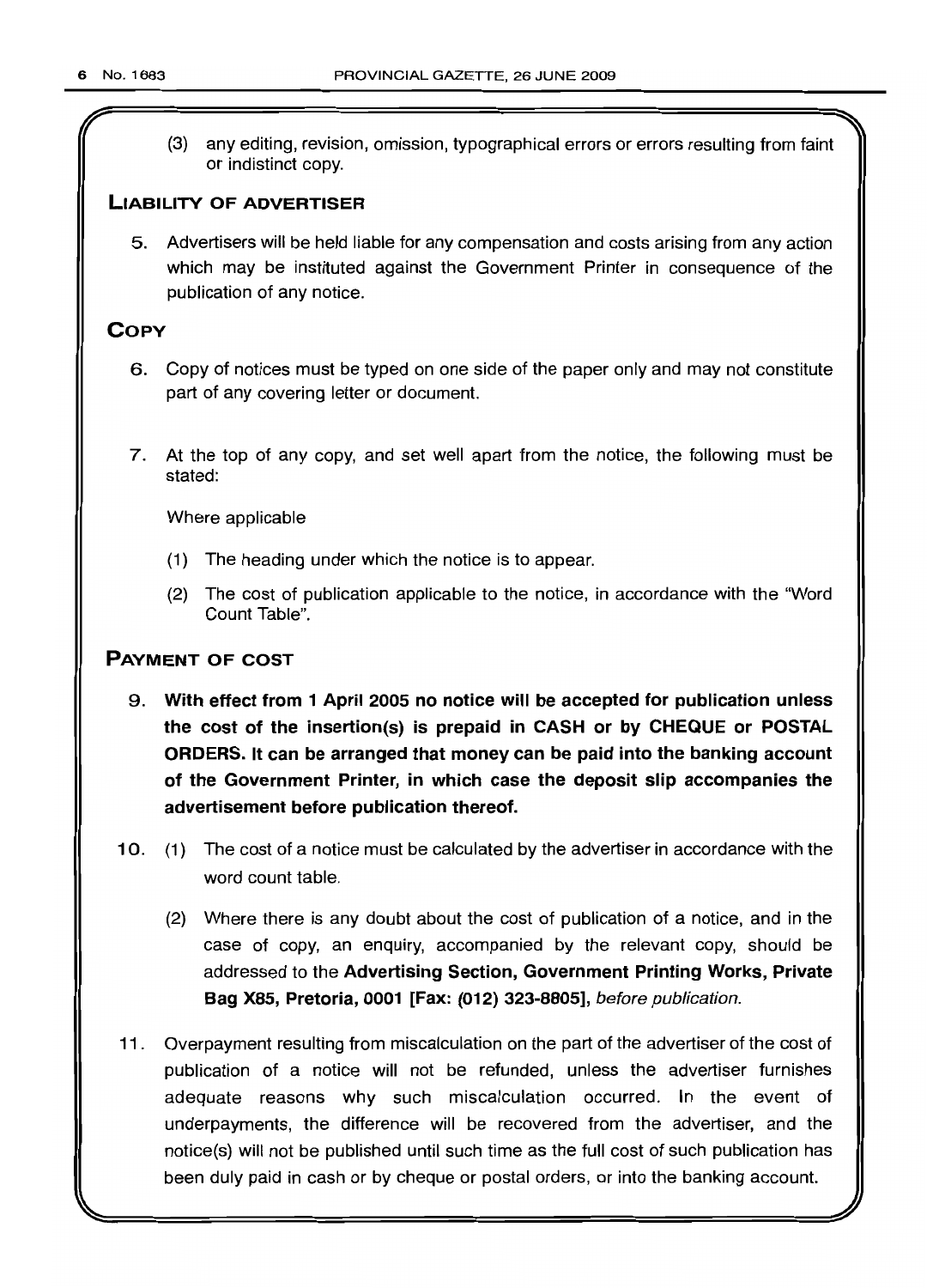- 12. In the event of a notice being cancelled, a refund will be made only if no cost regarding the placing of the notice has been incurred by the Government Printing **Works**
- 13. The Government Printer reserves the right to levy an additional charge in cases where notices, the cost of which has been calculated in accordance with the Word Count Table, are subsequently found to be excessively lengthy or to contain overmuch or complicated tabulation.

# PROOF OF PUBLICATION

14. Copies of the Mpumalanga Province Provincial Gazette which may be required as proof of publication, may be ordered from the Government Printer at the ruling price. The Government Printer will assume no liability for any failure to post such Mpumalanga Province Provincial Gazette(s) or for any delay in despatching it/them.

# **GOVERNMENT PRINTERS BANK ACCOUNT PARTICULARS**

Bank: ABSA

BOSMAN STREET

Account No.: 4057114016

Branch code: 632005

Reference No.: 00000047

Fax No.: (012) 323 8805

# Enquiries:

| Mrs. L. Fourie    | Tel.: (012) 334-4686 |
|-------------------|----------------------|
| Mrs. H. Wolmarans | Tel.: (012) 334-4591 |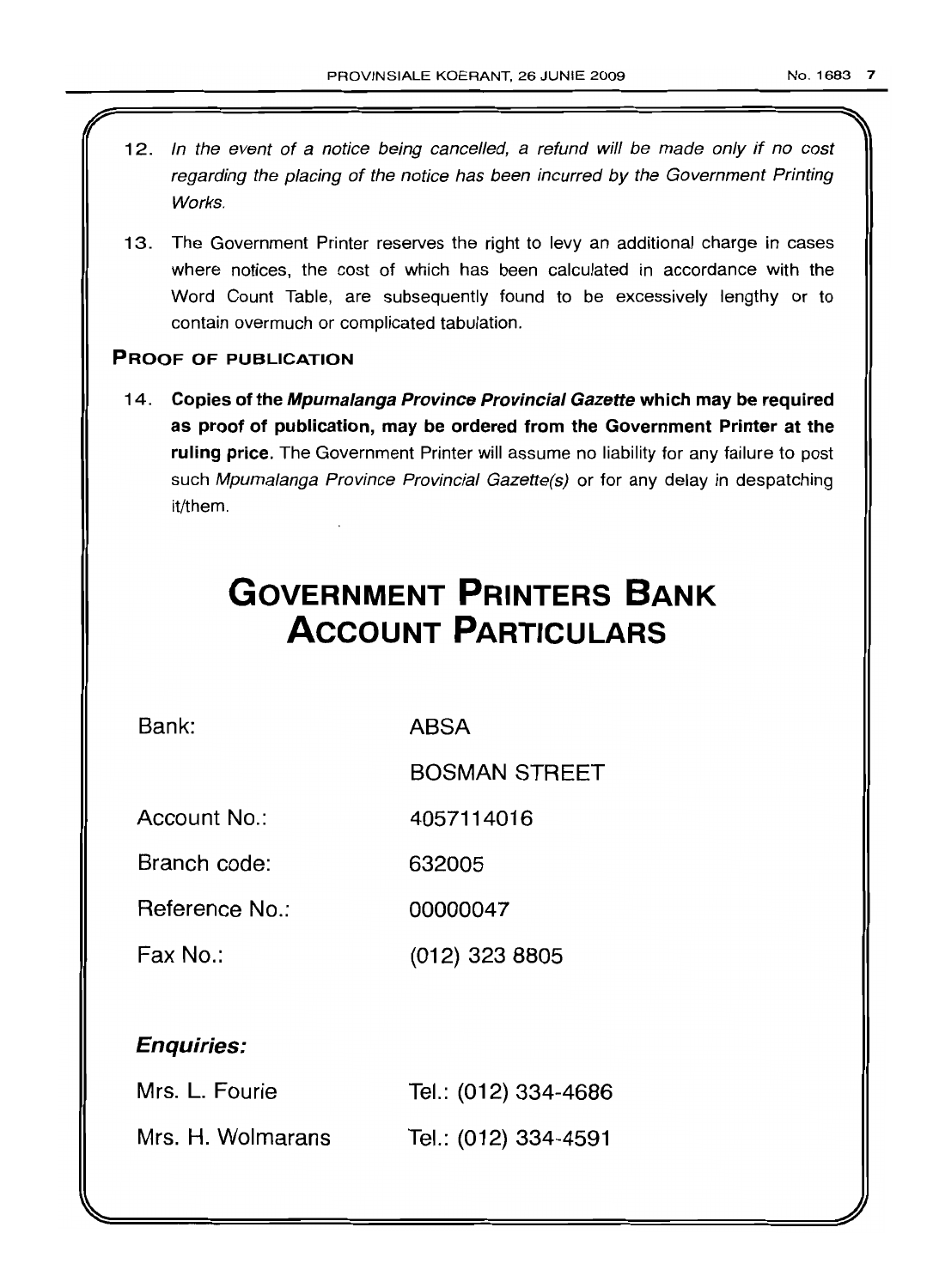# **GENERAL NOTICES • ALGEMENE KENNISGEWINGS**

#### **NOTICE 174 OF 2009**

NOTICE OF APPLICATION FOR AMENDMENT OF A TOWN-PLANNING SCHEME IN TERMS OF SECTION 56 (1) (b) (i) OF THE TOWN-PLANNING AND TOWNSHIPS ORDINANCE, No. 15 OF 1986

#### **STEVE TSHWETE AMENDMENT SCHEME 334**

We, Amantungwa Investments, being the registered owners of Erven 5864, 5865 and 5866, Middelburg Extension 21, hereby give notice in terms of section 56 (1) (b) (i) of the Town-planning and Townships Ordinance, 1986, that we have applied to the Steve Tshwete Local Municipality for the amendment of the town-planning scheme known as the Steve Tshwete Town-planing Scheme, 2004, by the rezoning of the properties described above, from "Residential 1" to "Residential 2" with Annexure.

Particulars of the application will lie for inspection during normal office hours at the office of the Municipal Manager: Steve Tshwete Municipal Offices, corner Kerk and Wanderers Streets, Middelburg, for a period of 28 days from 19 June 2009.

Objections to or representations in respect of the application must be lodged with or made in writing to the Municipal Manager at the above address or at P.O. Box 14, Middelburg, 1050, within a period of 28 days from 12 June 2009.

Address of applicant: Amantungwa Investments, P.O. Box 3091, Middelburg, 1050.

# **KENNISGEWING 174 VAN 2009**

**•**

KENNISGEWING VAN AANSOEK OM WYSIGING VAN DIE DORPSBEPLANNINGSKEMA INGEVOLGE ARTIKEL 56 (1) (b) (i) VAN DIE ORDONNANSIE OP DORPSBEPLANNING EN DORPE, No. 15 VAN 1986

#### STEVE **TSHWETE·WYSIGtNGSKEMA 334**

Ons, Amantungwa Investments, synde die eienaars van Erwe 5864, 5865 en 5866, Middelburg Uitbreiding 21, gee hiermee ingevolge artikel 56 (1) (b) (i) van die Ordonnansie op Dorpsbeplanning en Dorpe, 1986, kennis dat ek by die Steve Tshwete Plaaslike Munisipaliteit aansoek gedoen het om die wysiging van die dorpsbeplanningskema bekend as die Steve Tshwete-dorpsbeplanningskema, 2004, deur die hersonering van die eiendomme hierbo beskryf, vanaf "Residensieel 1" na "Residensieel 2" met Bylae.

Besonderhede van die aansoek lê ter insae gedurende gewone kantoorure by die Munisipale Bestuurder: Steve Tshwete Munisipaliteit Kantore, Middelburg, hoek van Kerk-en Wanderersstraat, Middelburg, vir 'n tydperk van 28 dae vanaf 19 Junie 2009.

Besware teen of vertoe ten opsigte van die aansoek moet binne 'n tydperk van 28 dae vanaf 19 Junie 2009 skriftelik tot die Munisipale Bestuurder by bovermelde adres of by Posbus 14, Middelburg, 1050, ingedien of gerig word.

Adres van applikant: Amantungwa Investments, Posbus 3091, Middelburg, 1050.

19-26

#### **NOTICE 175 OF 2009**

SCHEDULE 8

[Regulation 11 (2)]

NOTICE OF APPLICATION FOR AMENDMENT OF TOWN-PLANNING SCHEME IN TERMS OF SECTION 56 (1) (b) (i) OF THE TOWN-PLANNING AND TOWNSHIPS ORDINANCE, 1986 (ORDINANCE 15 OF 1986)

#### **SECUNDA AMENDMENT SCHEME 141**

I, Thomas Philippus Ie Roux, being the authorised agent of the owner of Erf 317, Trichardt, hereby give notice in terms of section 56 (1) (b) (i) of the Town-planning and Townships Ordinance, 1986, that I have applied to the Govan Mbeki Municipality for the amendment of the town-planning scheme known as Trichardt Town-planning Scheme, 1988, for the rezoning of the property situated at 37 Rapportryer Street, from "Residential 1" to "Residential 3".

Particulars of the application will lay for inspection during normal office hours at the office of the Municipal Manager, Central Business Area, Secunda, for the period of 28 days from 19 June 2009.

Objections to or representation in respect of the application must be lodged with or made in writing to the Municipal Manager at the above address or at Private Bag X1017, Secunda, 2302, within a period of 28 days from 19 June 2009.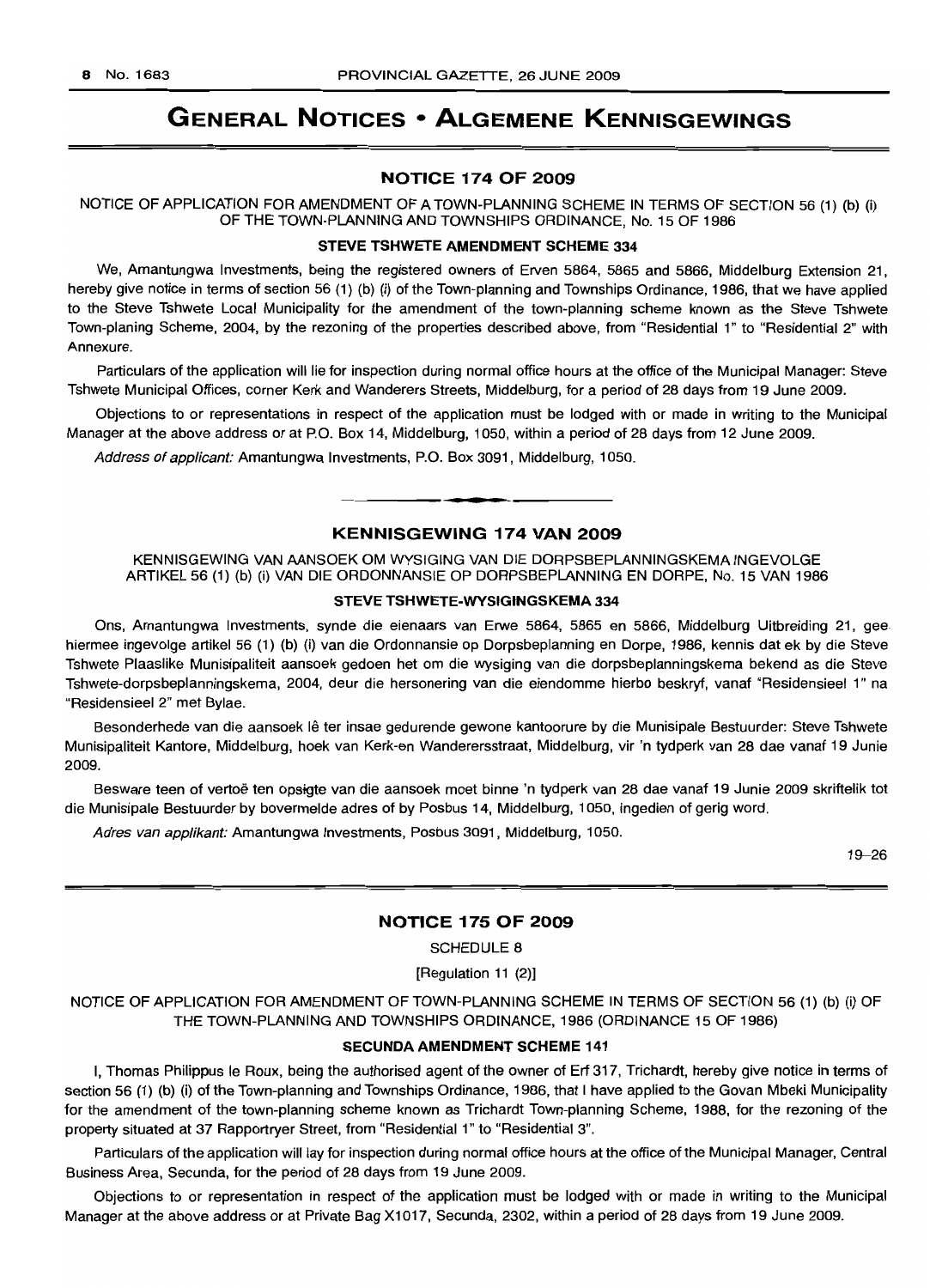# **KENNISGEWING 175 VAN 2009**

BYLAE 8

[Regulasie 11 (2)]

KENNISGEWING VAN AANSOEK OM WYSIGING VAN DORPSBEPLANNINGSKEMA INGEVOLGE ARTIKEL 56 (1) (b) (i) VAN DIE ORDONNANSIE OP DORPSBEPLANNING EN DORPE, 1986 (ORDONNANSIE 15 VAN 1986)

#### **SECUNDA-WYSIGINGSKEMA** 141

Ek, Thomas Philippus Ie Roux, synde die gemagtigde agent van die eienaar van Erf 317, Trichardt, gee hiermee ingevolge artikel 56 (1) (b) (i) van die Ordonnansie op Dorpsbeplanning en Dorpe, 1986, kennis dat ek by die Govan Mbeki Munisipaliteit aansoek gedoen het om die wysiging van die dorpsbeplanningskema bekend as Trichardt-dorpsbeplanningskema, 1988, deur die hersonering van die eiendom geleë te Rapportryerstraat 37, vanaf "Residensieel 1" na "Residensieel 3".

Besonderhede van die aansoek lê ter insae gedurende gewone kantoorure by die kantoor van die Munisipale Bestuurder, Sentrale Besigheidsgebied, Secunda, vir 'n tydperk van 28 dae vanaf 19 Junie 2009 (die datum van eerste publikasie van hierdie kennisgewing).

Besware teen of vertoë ten opsigte van die aansoek moet binne 'n tydperk van 28 dae vanaf 19 Junie 2009, skriftelik by of tot die Munisipale Bestuurder by die bovermelde adres of by Govan Mbeki Munisipaliteit, Privaatsak X1017, Secunda, 2302, ingedien of gerig word.

19-26

## **NOTICE 176 OF 2009**

#### **NELSPRUIT AMENDMENT SCHEME** 1632

NOTICE OF APPLICATION FOR THE AMENDMENT OF THE TOWN-PLANNING SCHEME IN TERMS OF SECTION 56 (1) (b) (i) OF THE TOWN-PLANNING AND TOWNSHIPS ORDINANCE, 1986 (ORDINANCE 15 OF 1986)

We, Nuplan Development Planners, being the authorised agent of the registered owner of Portion 2 of Erf 3362, Nelspruit Extension 32, hereby give notice in terms of section 56 (1) (b) (i) of the Town-planning and Townships Ordinance, 1986 (Ordinance 15 of 1986), that we have applied to the Mbombela Local Municipality for the amendment of the town-planning scheme known as the Nelspruit Town-planning Scheme, 1989, by the rezoning of the property described above, situated at Du Preez Street, from "Residential" to "Business 4" for the purposes of offices.

Particulars of the application will lie for inspection during normal office hours at the office of the Municipal Manager, Department Urban and Rural Management, Mbombela Local Municipality, Nel Street, Nelspruit, for a period of 28 days from 19 June 2009.

Objections to, or representations in respect of the application must be lodged with or made in writing to the Municipal Manager, at the above address or at Mbombela Local Municipality, P.O. Box 45, Nelspruit, 1200, within a period of 28 days from 19 June 2009 (no later than 17 July 2009).

Address of agent: Nuplan Development Planners, P.O. Box 2555, Nelspruit, 1200. Tel: (013) 752-3422. Fax: (013) 752-5795. E-mail: nuplan@mweb.co.za (Ref: GLAD-WS-001.)

#### **KENNISGEWING 176 VAN 2009**

**- .**

#### **NELSPRUIT-WYSIGINGSKEMA** 1632

KENNISGEWING VAN AANSOEK OM WYSIGING VAN DORPSBEPLANNINGSKEMA INGEVOLGE ARTIKEL 56 (1) (b) (i) VAN DIE ORDONNANSIE OP DORPSBEPLANNING EN DORPE, 1986 (ORDONNANSIE 15 VAN 1986)

Ons, Nuplan Development Planners, synde die gemagtigde agent van die geregistreerde eienaar van Gedeelte 2 van Erf 3362, Nelspruit Uitbreiding 29, gee hiermee ingevolge artikel 56 (1) (b) (i) van die Ordonnansie op Dorpsbeplanning en Dorpe, 1986 (Ordonnansie 15 van 1986), kennis dat ons by die Mbombela Plaaslike Munisipaliteit aansoek gedoen het om die wysiging van die dorpsbeplanningskema, bekend as Nelspruit-dorpsbeplanningskema, 1989, deur die hersonering van die eiendomme hierbo beskryf, geleë te Du Preezstraat, vanaf "Residensieel" na "Besigheid 4" vir doeleindes van kantore.

Besonderhede van bogenoemde aansoek lê ter insae gedurende gewone kantoorure by die kantoor van die Munisipale Bestuurder, Departement Stedelike en Landelike Bestuur, Mbombela Plaaslike Munisipaliteit, Burgersentrum, Nelstraat, Nelspruit, vir 'n tydperk van 28 dae vanaf 19 Junie 2009.

Besware teen of vertoë ten opsigte van die aansoek moet binne 'n tydperk van 28 dae vanaf 19 Junie 2009 (nie later as 17 Julie 2009), skriftelik by of tot die Munisipale Bestuurder by bovermelde adres of by Mbombela Plaaslike Munisipaliteit, Posbus 45, Nelspruit, 1200, ingedien of gerig word.

Adres van agent: Nuplan Development Planners, Posbus 2555, Nelspruit, 1200. Tel: (013) 752-3422. Fax: (013) 752-5795. E-pos: nuplan@mweb.co.za (Verw: GLAD-WS-001.)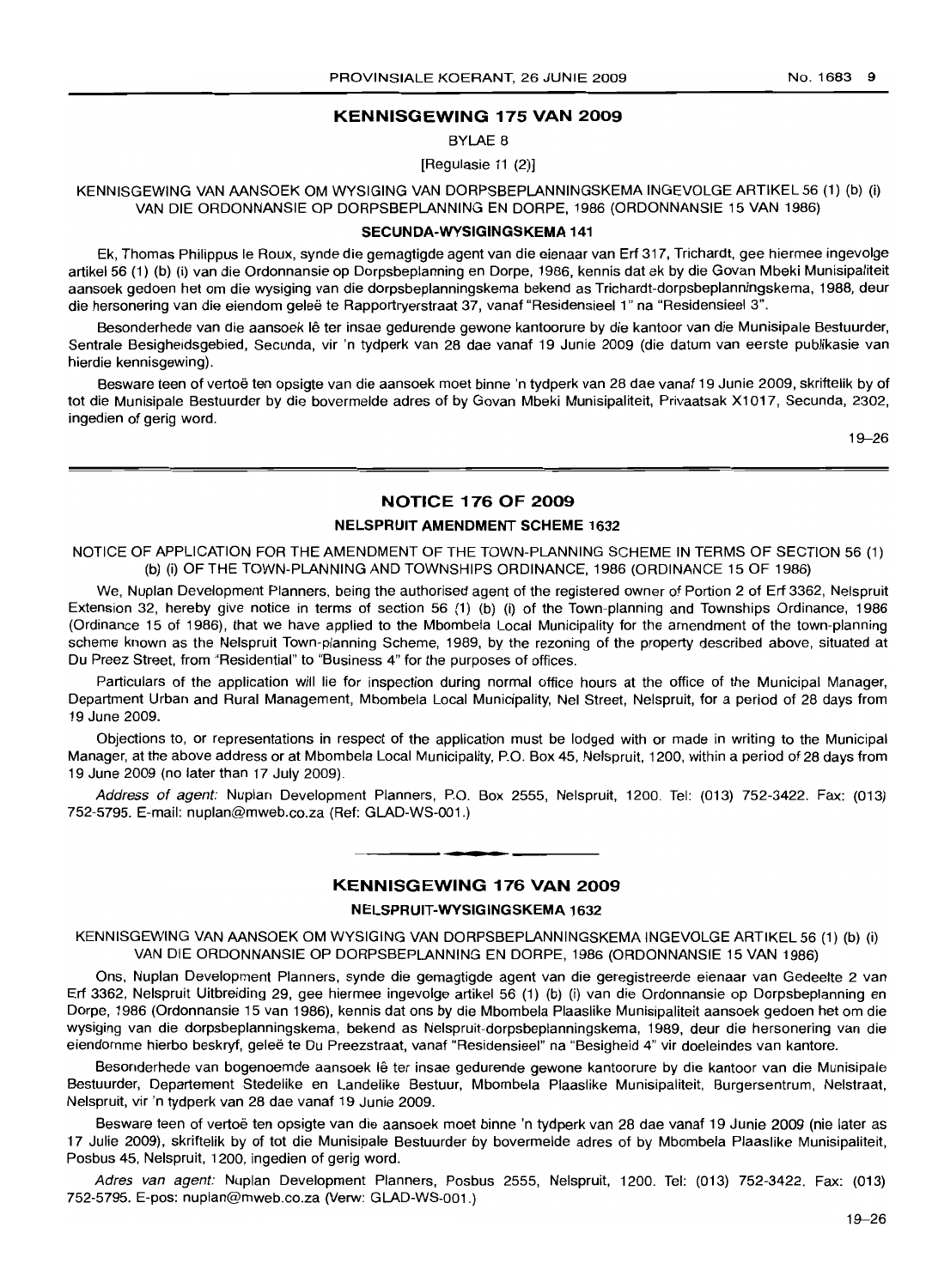# NOTICE 179 OF 2009

SCHEDULE 8

[Regulation 11 (2)]

## NOTICE OF APPLICATION FOR AMENDMENT OF TOWN-PLANNING SCHEME IN TERMS OF SECTION 56 (1) (b) (i) OF THE TOWN-PLANNING AND TOWNSHIPS ORDINANCE, 1986 (ORDINANCE 15 OF 1986)

## ERMELO AMENDMENT SCHEME 1982, No. 542

I, Pierre Grobler, being the authorized agent of the owner of Portion 3 of Erf 633, Ermelo Township, Registration Division IT, Province Mpumalanga, hereby give notice in terms of section 56 (1) (b) (i) of the Town-planning and Township Ordinance, 1986, that I have applied to the Msukaligwa Local Municipality for the amendment of the town-planning scheme known as The Ermelo Town-planning Scheme, 1982, by rezoning of the property described above, situated at Portion 3 of Erf 633, Ermelo Township, Registration Division IT, Province Mpumalanga, from Residential 1 to Business 1 in order to erect a business complex.

Particulars of the application will lie for inspection during normal office hours at the office of the municipal manager/ secretary of the Msukaliqwa Local Municipality, for a period of 28 days as from 26 June 2009.

Objections to or representations in respect of the application must be lodged with or made in writing to the municipal manager/secretary at the above address or at Bekker, Brink & Brink Inc., Second Floor, United Building, 60 Kerk Street, Ermelo, within a period of 28 days as from 26 June 2009.

Address of owner: c/o Bekker, Brink & Brink Inc., Second Floor, United Building, 60 Kerk Street, Ermelo (Rerf: Mr P Grobler/mc/V008/0002).

#### KENNISGEWING 179 VAN 2009

**•**

BYLAE 8

[Regulasie 11 (2)]

KENNISGEWING VAN AANSOEK OM WYSIGING VAN DORPSBEPLANNINGSKEMA INGEVOLGE ARTIKEL 56 (1) (b) (i) VAN DIE ORDONNANSIE OP DORPSBEPLANNING EN DORPE, 1986 (ORDONNANSIE 15 VAN 1986)

#### ERMELO WYSIGINGSKEMA 1982, No. 542

Ek, Pierre Grobler, synde die gemagtigde agent van die eienaar van Gedeelte 3 van Erf 633, Ermelo Dorpsgebied, Registrasie Afdeling IT, Mpumalanga Provinsie, gee hiermee ingevolge artikel 56 (1) (b) (i) van die Ordonnansie op Dorpsbeplanning en Dorpe, 1986, kennis dat ek by die Msukaligwa Local Municipality, aansoek gedoen het om die wysiging van die dorpsbeplanningskema bekend as Ermelo-dorpsbeplanningskema, 1982, deur die hersonering van die eiendom hierbo beskryf, geleë te Gedeelte 3 van Erf 633, Ermelo Dorpsbegied, Registrasie Afdeling IT, Mpumalanga Provinsie, vanaf Residensiël 1 na Besigheid 1 vir die oprigting van 'n besigheidskompleks.

Besonderhede van die aansoek lê ter insae gedurende gewonde kantoorure by die kantoor van die munisipale bestuurder/sekretaris van die Msukaligwa Local Municipality, Burgersentrum, Ermelo, vir 'n tydperk van 28 dae vanaf die 26 Junie 2009.

Besware teen of vertoë ten opsigte van die aansoek moet binne 'n tydperk van 28 dae vanaf 26 Junie 2009, skriftelik by of tot die munisipale bestuurder/sekretaris by bovermelde adres of by Bekker, Brink & Brink Ing., Tweede Vloer, Unitedgebou, Kerkstraat 60, Ermelo, ingedien of gerig word.

Adres van eienaar: p/a Bekker, Brink & Brink Ing., Tweede Vloer, Unitedgebou, Kerkstraat 60, Ermelo (Verw: Mnr P Grobler/mcN008/0002).

26-3

#### NOTICE 180 OF 2009

#### PIET RETIEF AMENDMENT SCHEME, 189

NOTICE OF APPLICATION FOR THE AMENDMENT OF THE PIET RETIEF TOWN-PLANNING SCHEME, 1980, IN TERMS OF SECTION 56 (1) (b) (i) OF THE TOWN-PLANNING AND TOWNSHIPS ORDINANCE, 1986 (ORDINANCE No. 15 OF 1986)

I, Pinkie Kuhne, being the authorised agent of the registered owner of the property mentioned below, hereby give notice, in terms of the above Ordinance, that I have applied to the Mkhondo Municipality, Piet Retief, for the amendment of the town-planning scheme, known as the Piet Retief Town-planning Scheme, 1980, by the rezoning of Remainder of Erf 439, situated at No.1 B, Kerk Street, Piet Retief, from "Residential; 1" to "Business 1".

Particulars regarding the application will lie for inspection during normal office hours at the office of the Municipal Manager, Civic Centre, Mark Street, Piet Retief, for a period of 28 (twenty eight) days from 26 June 2009.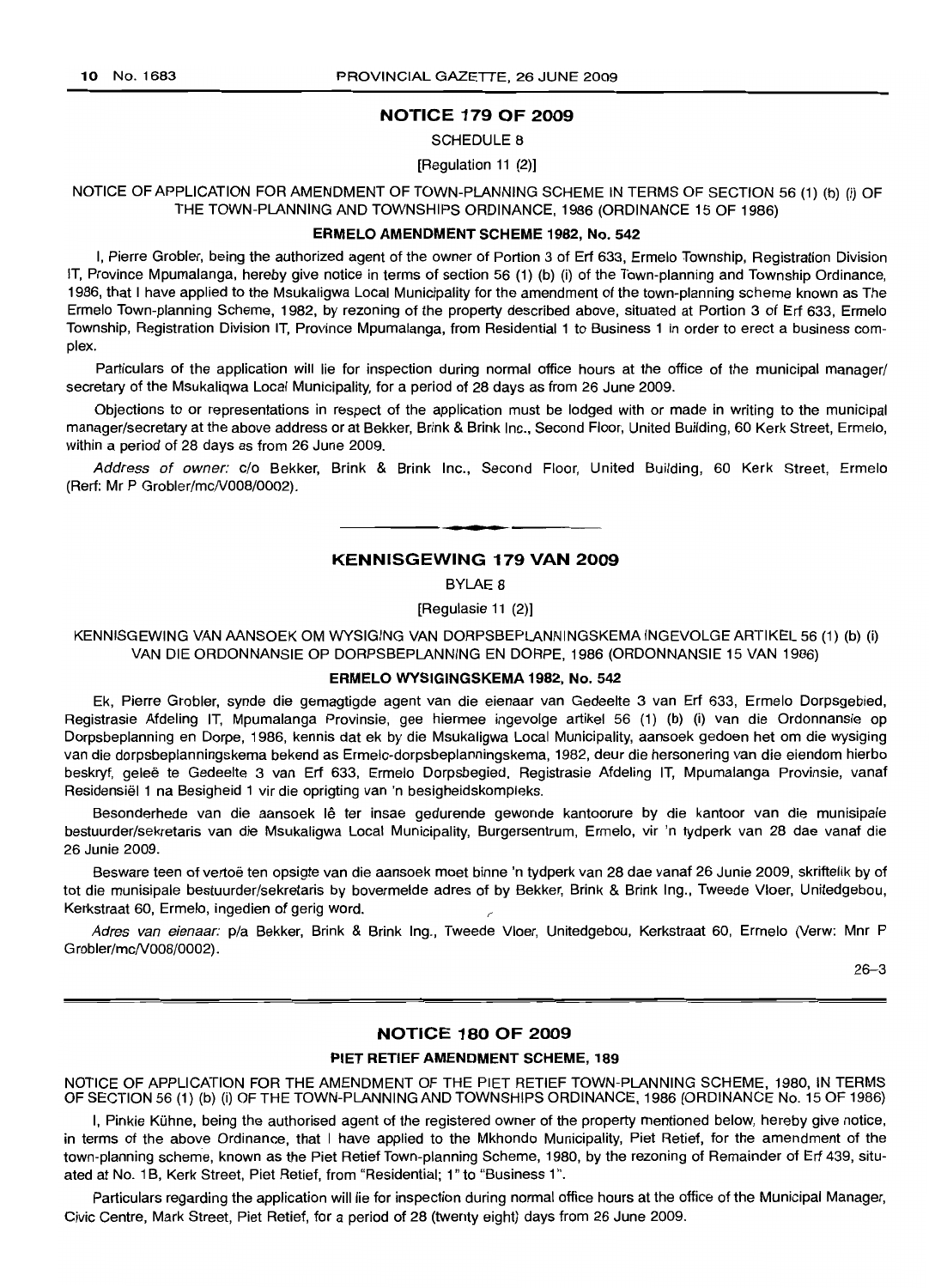Objections to this application must, within a period of 28 (tweenty eight) days from 26 June 2009, written and in duplicate, be submitted to the Municipal Manager at the above address, or be posted to P.O. Box 23, Piet Retief, 2380.

Agent: Pinkie Kühne, 76 Paterson Street, P.O. Box 22072, Newcastle, 2940. Tel/Faks: (034) 312-3116. Cell 082 952 2946.

# **•** KENNISGEWING 180 VAN 2009

#### PIET RETIEF AMENDMENT SCHEME, 189

KENNISGEWING VAN AANSOEK OM DIE WYSIGING VAN DIE PIET RETIEF DORPSBEPLANNINGSKEMA, 1980, INGEVOLGE ARTIKEL 56 (1) (b) (i) VAN DIE ORDONNANSIE OP DORPSBEPLANNING EN DORPE, 1986 (ORDONNANSIE NO. 15 VAN 1986).

Ek, Pinkie Kuhne, synde die gemagtigde agent van die geregistreerde eienaar van die ondergenoemde eiendom, gee hiermee, ingevolge bogenoemde artikel, kennis dat ek by die Mkhondo Munisipaliteit, Piet Retief, aansoek gedoen het om die wysiging van die dorpsbeplanningskema, bekend as die Piet Retief-dorpsbeplanningskema, 1980, deur die hersonering van Restant van Erf 439, geleê te Kerkstraat No. 1B, Piet Retief, vanaf "Residensieël 1" na "Besigheid 1".

Besonderhede van die aansoek lê ter insae gedurende gewone kantoorure by die kantoor van die Munisipale Bestuurde, Burgersentrum, Markstraat, Piet Retief, vir 'n tydperk van 28 (agt en twintig) dae vanaf 26 Junie 2009.

Besware of vertoë teen die aansoek moet binne 'n tydperk van 28 (agt en twintig) dae vanaf 26 Junie 2009, geskrewe en in tweevoud, ingehandig word by die Munisipale Bestuurder, by bovermelde adres, of gepos word aan Posbus 23, Piet Retief, 2380.

Agent: Pinkie Kühne, Patersonstraat 76, Posbus 22072, Newcastle, 2940. Tel/Faks: (034) 312-3116. Sel: 082 592 2946.

26-3

# NOTICE 181 OF 2009

NOTICE OF APPLICATION FOR THE AMENDMENT OF A TOWN-PLANNING SCHEME IN TERMS OF SECTION 28 (1) (a) OF THE TOWN-PLANNING AND TOWNSHIPS ORDINANCE No. 15 OF 1986

#### STEVE TSHWETE AMENDMENT SCHEME 347

We, Batho Ke Bophelo Consulting, being the authorised agent of the registered owner of Portions 1-8 of the Remainder of Erf 871, Middelburg Town, hereby give notice in terms of section 28 (1) (a) of the Town-planning and Townships Ordinance, 1986, that we have applied to the Steve Tshwete Local Municipal for the amendment of the town-planning scheme known as the Steve Tshwete Town-planning Scheme, 2004, by the rezoning of the properties described above, from "Undetermined" to "Residential 1" and "Public Road".

Particulars of the application will lie for inspection during normal office hours at the office of the Municipal Manager, Steve Tshwete Municipal Offices, corner Kerk and Wanderers Streets, Middelburg, for a period of 28 days from 26 June 2009.

Objections to or representations in respect of the application must be lodged with or made in writing to the Municipal Manager at the above address or at P.O. Box 14, Middelburg, 1050, within a period of 28 days from 26 June 2009.

Address of application: P.O. Box 883, Ekangala, 1021.

#### KENNISGEWING 181 VAN 2009

**• •**

KENNISGEWING VAN AANSOEK OM WYSIGING VAN DIE DORPSBEPLANNINGSKEMA INGEVOLGE ARTIKEL 28 (1) (a) VAN DIE ORDONNANSIE OP DORPSBEPLANNING EN DORPE No. 15 VAN 1986

#### STEVE TSHWETE WYSIGINGSKEMA 347

Ons, Batho Ke Bophelo Consulting, synde die eienaars van Gedeeltes 1-8 van Restant van Erf 871, Middelburg Dorp, gee hiermee ingevolge artikel 28 (1) (a) van die Ordonnansie op Dorpsbeplanning en Dorpe, 1986, kennis gee dat ek by die Steve Tshwete Plaaslike Munisipaliteit, aansoek gedoen het om die wysiging van die dorpsbeplanningskema bekend as die Steve Tshwete-dorpsbeplanningskema, 2004, deur die hersonering van die eiendomme hierbo beskryf, vanaf "Onbepaald" na "Residensieel 1" en "Openbare Paaie",

Besonderhede van die aansoek lê ter insae gedurende gewone kantoorure by die Munisipale Bestuurder, Steve Tshwete Munisipaliteit Kantoor, Middelburg, hoek van Kerk en Wanderes Strate, vir 'n tydperk van 28 dae vanaf 26 Junie 2009.

Besware teen of vertoë ten opsigte van die aansoek moet binne 'n tydperk van 28 dae vanaf 26 Junie 2009, skriftelik tot die Munisipale Bestuurder by bovermelde adres of by Posbus 14, Middelburg, 1050, ingedien of gerig word.

Adres van applikant: Posbus 883, Ekangala, 1021.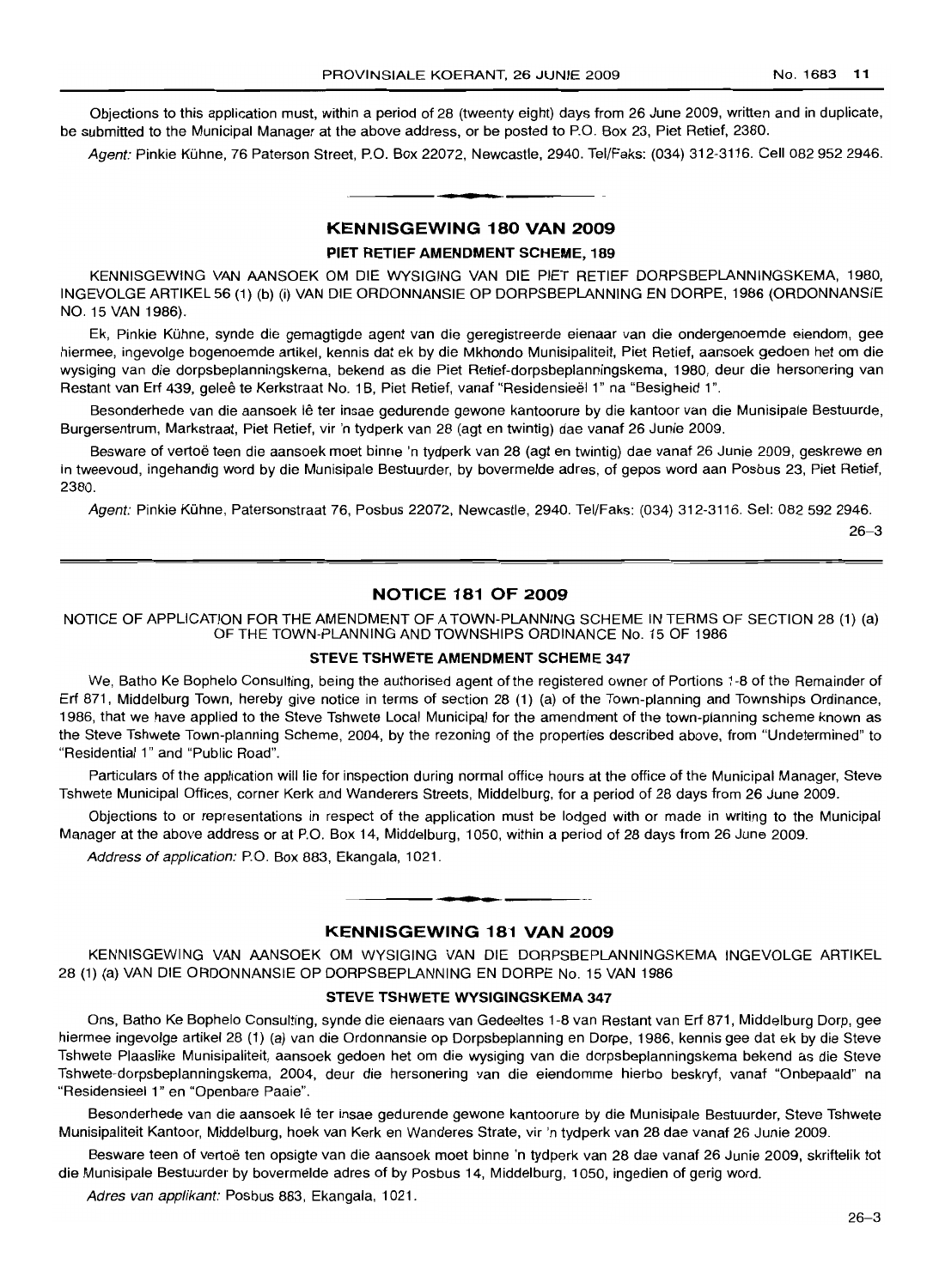#### **NOTICE 182 OF 2009**

NOTICE OF APPLICATION FOR THE AMENDMENT OF A TOWN-PLANNING SCHEME IN TERMS OF SECTION 28 (1) (a) OF THE TOWN-PLANNING AND TOWNSHIPS ORDINANCE No. 15 OF 1986

#### **STEVE TSHWETE AMENDMENT SCHEME 348**

We, Batho Ke Bophelo Consulting, being the authorised agents of the registered owner of Portions 2-5 of Erf 3474, Aerorand and Erf 11417, Aerorand, hereby give notice in terms of section 28 (1) (a) of the Town-planning and Townships Ordinance, 1986, that we have applied to the Steve Tshwete Local Municipal for the amendment of the town-planning scheme known as the Steve Tshwete Town-planning Scheme, 2004, by the rezoning of the properties described above, from "Special" to "Institutional", "Residential 2" and "Municipal".

Particulars of the application will lie for inspection during normal office hours at the office of the Municipal Manager, Steve Tshwete Municipal Offices, corner Kerk and Wanderers Streets, Middelburg, for a period of 28 days from 26 June 2009.

Objections to or representations in respect of the application must be lodged with or made in writing to the Municipal Manager at the above address or at P.O. Box 14, Middelburg, 1050, within a period of 28 days from 26 June 2009.

Address of application: P.O. Box 883, Ekangala, 1021.

## **KENNISGEWING 182 VAN 2009**

**-**

KENNISGEWING VAN AANSOEK OM WYSIGING VAN DIE DORPSBEPLANNINGSKEMA INGEVOLGE ARTIKEL 28 (1) (a) VAN DIE ORDONNANSIE OP DORPSBEPLANNING EN DORPE No. 15 VAN 1986

#### **STEVE TSHWETE WYSIGINGSKEMA 348**

Ons, Batho Ke Bophelo Consulting, synde die gemagtigde agent van die eienaar van Gedeelte 2-5 van Erf 3474, Aerorand en Erf 11417, Aerorand, gee hiermee ingevolge artikel 28 (1) (a) van die Ordonnansie op Dorpsbeplanning en Dorpe, 1986, kennis gee dat ek by die Steve Tshwete Plaaslike Munisipaliteit, aansoek gedoen het om die wysiging van die dorpsbeplanningskema bekend as die Steve Tshwete-dorpsbeplanningskema, 2004, deur die hersonering van die eiendomme hierbo beskryf, vanaf "Spesiaal'' na "Inrigting", "Residensieel 2" en "Munisipaal".

Besonderhede van die aansoek lê ter insae gedurende gewone kantoorure by die Munisipale Bestuurder, Steve Tshwete Munisipaliteit Kantoor, Middelburg, hoek van Kerk en Wanderes Strate, vir 'n tydperk van 28 dae vanaf 26 Junie 2009.

Besware teen of vertoë ten opsigte van die aansoek moet binne 'n tydperk van 28 dae vanaf 26 Junie 2009, skriftelik tot die Munisipale Bestuurder by bovermelde adres of by Posbus 14, Middelburg, 1050, ingedien of gerig word.

Adres van applikant: Posbus 883, Ekangala, 1021.

26-3

# **NOTICE 183 OF 2009**

#### **MALELANE AMENDMENT SCHEME 131**

#### ANNEXURE 61

NOTICE OF APPLICATION FOR AMENDMENT OF TOWN-PLANNING SCHEME IN TERMS OF SECTION 56 (1) (b) (i) OF THE TOWN-PLANNING AND TOWNSHIPS ORDINANCE, 1986 (ORDINANCE 15 OF 1986)

I, Frans Arnold Meyer, being the authorized agent of Stand 1049, Malelane Ext 14, hereby give notice in terms of section 56 (1) (b) (i) of the Town-planning and Townships Ordinance, 1986, that I have applied to the Nkomazi Municipality for the amendment of the town-planning scheme known as Malelane Town-planning Scheme, 1997, by the rezoning of the property, Stand 1049, described above, situated in River View Street, Malelane, from "Residential 1" to "Residential 3".

Particulars of the application will lie for inspection during normal office hours at the office of the Municipal Manager: Nkomazi Municipality, Rotunda Circle, Malelane, for a period of 28 days from 26 June 2009.

Objections to or representations in respect of the application must be lodged with or made in writing to the Municipal Manager: Nkomazi Municipality, Malelane or at Private Bag X101, Malelane, 1320, within a period of 28 days from 26 June 2009.

P.O. Box 130, Malelane, 1320. Tel: (013) 790-0265. Fax: (013) 790-0427. Ref: S 338. E-mail: vrm.att@mweb.co.za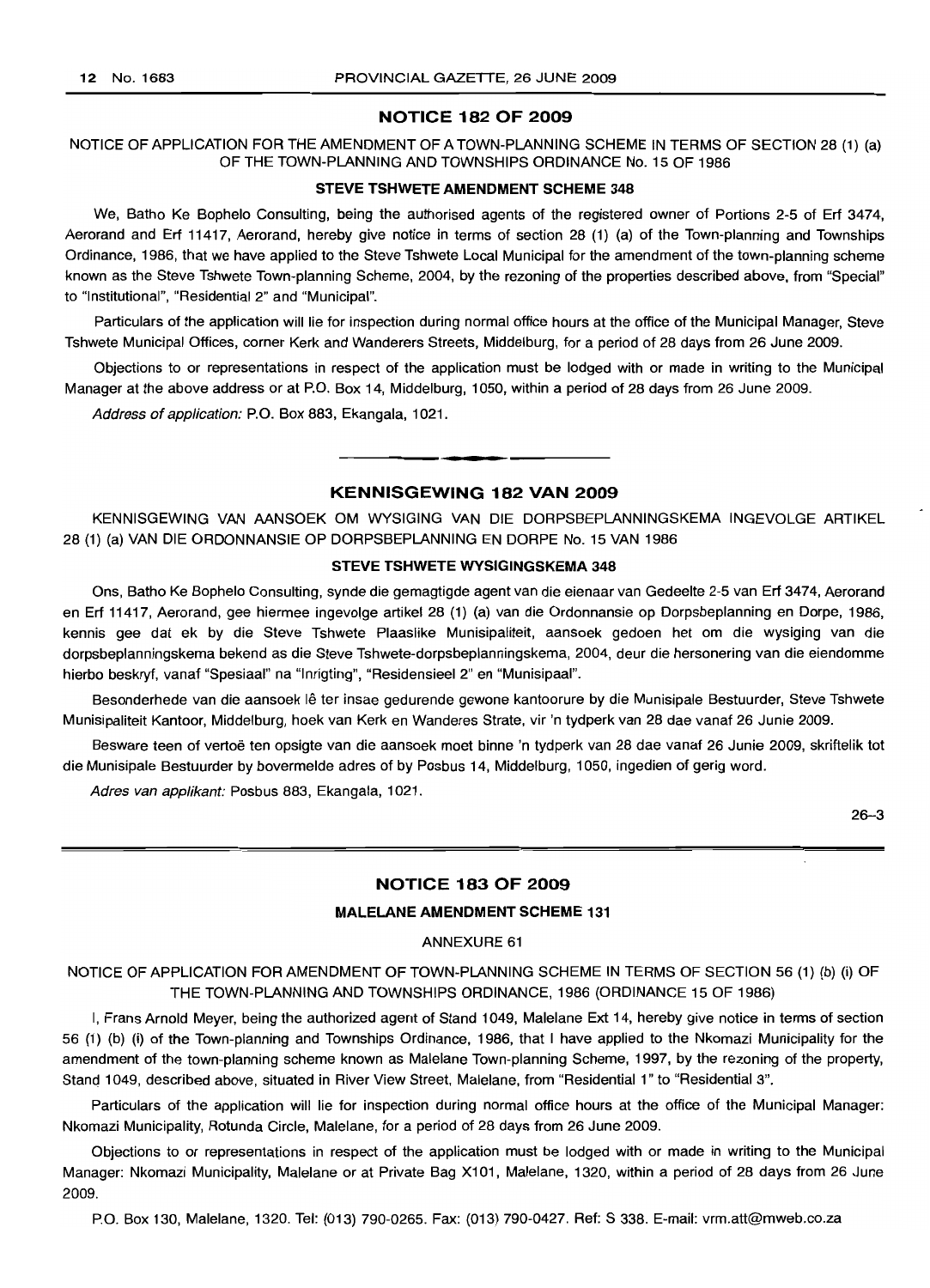# **KENNISGEWING 183 VAN 2009 MALELANE WYSIGINGSKEMA 131**

AANHANGSEL 61

KENNISGEWING VAN AANSOEK OM WYSIGING VAN DORPSBEPLANNINGSKEMA INGEVOLGE ARTIKEL 56 (1) (b) (i) VAN DIE ORDONNANSIE OP DORPSBEPLANNING EN DORPE, 1986 (ORDONNANSIE 15 VAN 1986)

Ek, Frans Arnold Meyer, synde die gevolmagtigde agent van Erf 1049 Uitbreiding 14, gee hiermee ingevolge artikel 56 (1) (b) (i) van die Ordonnansie op Dorpsbeplanning en Dorpe, 1986, kennis dat ek by die Nkomazi Munisipaliteit aansoek gedoen het om die wysiging van die dorpsbeplanningskema bekend as die Malelane-dorpsbeplanningskema, 1997, deur die hersonering van die eiendom, Erf 1049 hierbo beskryf, qelee te River Viewstraat, Malelane, van "Residensieel 1" na "Residensieel 3".

Besonderhede van die aansoek lê ter insae gedurende gewone kantoorure by die kantoor van die Munisipale Bestuurder: Nkomazi Munisipaliteit, Rotunda Sirkel, Malelane, vir 'n tydperk van 28 dae vanaf 26 Junie 2009.

Besware teen of vertoë ten opsigte van die aansoek moet binne 'n periode van 28 dae vanaf 26 Junie 2009, skriftelik by bovermelde adres of by Privaatsak X101, Malelane, 1320 (verve: Mej. Shabangu), ingedien of gerig word.

Adres van agent: F A Meyer lng, Posbus 130, Malelane, 1320. Tel: (013) 790-0265. Faks: (013) 790-0427. Verw: S338. E-pos: vrm.att@mweb.co.za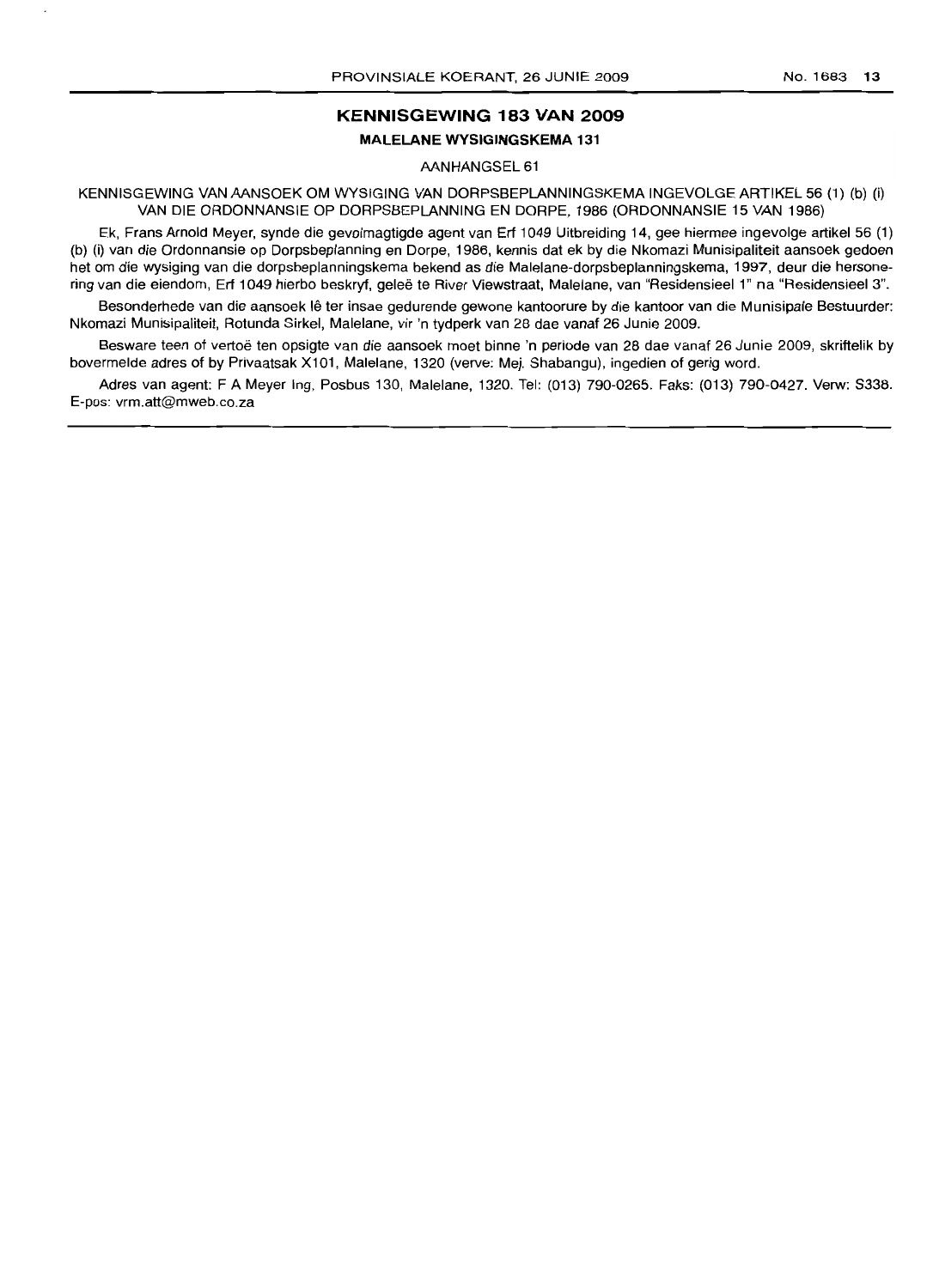# NOTICE 177 OF 2009

## NOTICE OF LAND DEVELOPMENT APPLICATION

#### (Regulation 21 (10) of the Development Facilitation Regulations in terms of the Development Facilitation Act, 1995)

Jan Ie Roux Plase (Pty) Ltd herein represented by Navarre de Villiers, have lodged an application in terms of the Development Facilitation Act, 1995 (Act 67 of 1995) for the establishment of a Land Development Area on:

Remaining Extent of Portion 3 of the farm Geluk 299JT; Remaining Extent of Portion 6 of the farm Rietvly 295JT; Portion 35 of the farm Rietvly 295JT; Portion 36 of the farm Rietvly 295JT; and Portion 68 of the farm Rietvly 295JT.

The application includes the following:

- The consolidation of the above mentioned properties;
- The subdivision of the consolidated area into the following subdivisions, namely an area of approximately 530 Hectares; an area of approximately 70 Hectares; an area of approximately 5, 5 Hectares; an area of approximately 47 hectares and area of approximately 24,7 hectares.
- The subdivision of the subdivided portion of 530 hectares into 48 rural residential subdivisions of approximately 1 hectare each and a Remaining Portion of approximately 500 Ha.
- The removal of certain conditions and servitudes from the relevant Title Deeds.
- The suspension of the application of the laws appertaining to the subdivision of land (Act 70 of 1970).
- The suspension of any provisions of the Municipal Systems Act and/or the amendment of the Spatial Development Framework of Mbombela.
- The rezoning of the 5,5 hectare portion to Business.

The relevant plan(s), document(s), and information are available for inspection at the office of the Designated Officer, Mpumalanga Development Tribunal, Simunye Building, (corner De Waal & Anderson Streets), Nelspruit, for a period of 21 days from 19<sup>th</sup> June 2009.

The application will be considered at a Tribunal Hearing to be held at Bambi Country Lodge on the  $17<sup>th</sup>$  September 2009 and the pre-hearing conference will be held at 18 Jones Street, Nelspruit on 3'd September 2009 at 09HOO.

Any person having an interest in the application should please note:

- 1 You may within a period of 21 days from the date of the first publication of this notice, provide the designated officer with your written objections or representations, or
- 2. If your comments constitute an objection to any aspect of the land development application, you may, but are not. obliged to appear in person or through a representative before the Tribunal on the dates mention above.

Any written objection or representation must be delivered to the Designated Officer, Ms Refilwe Motaung, Mpumalanga Development Tribunal, Simunye Building, Nelspruit, or Private Bag X11219, Nelspruit, 1200, quoting Reference Number MDT06/12/07/01/ST PAUL'S WILDLIFE ESTATE

You may contact the Designated Officer if you have any enquiries on telephone (013) 756 9018. Land Development Applicant:

Navarre de Villiers P O Box 10007, Nelspruit 1200 Cell: 083 626 4702; e mail: navarre@naturenet.co.za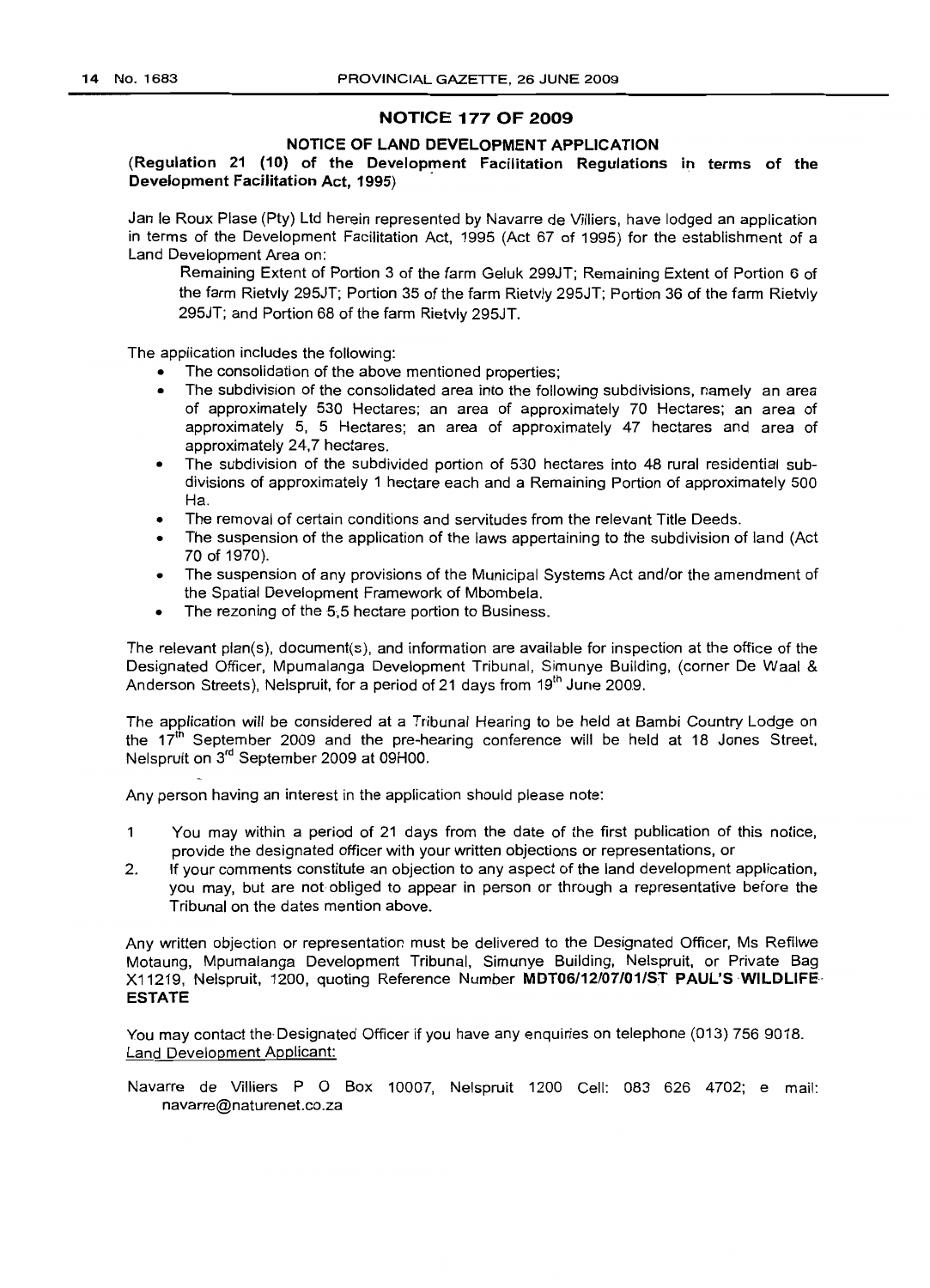## **NOTICE 177 OF 2009**

# **SATISO SESICELO SEKUTFUTFUKISWA KWENDZAWO [Regulation 21(10) we Development Facilitation Regulations in terms** of the **DFA, 1995]**

i-Jan le Roux Plase (Pty) Ltd lemelwe u-Navarre de Villiers, bafake sicelo ngekweMtsetfo sisekelo lobukene netekutfutfukisa -Development Facilitation Act, 1995 (Act 67 of 1995) sekutfutfukiswa kwendzawo ku:

Incenye lesele yencenye 3 yelipulazi i-Geluk 299 JT; Incenye lesele yencenye 6 yelipulazi i-Rietvly 295 JT; Incenye 35 yelipulazi i-Rietvly 295 JT; Incenye 36 yelipulazi i-Rietvly 295 JT; nencenye 68 yelipulazi i-Rietvly 295 JT.

Lesicelo sifaka ekhatsi lekulandzelako:

- Lokuhlanganiswa kwalomhlaba lokhulunywa ngawo ngetulu;
- Lokusikwa kwalomhlaba lohlanganisiwe kuleti letilandzelako tincenye, letoba indzawo lecishe ilinganiswa netinsimu letingu-530; indzawo lecishe ilinganiswa netinsimu letingu-70; indzawo lecishe ilinganiswa netinsimu letingu-5, 5; indzawo lecishe ilinganiswa netinsimu letingu-47, nendzawo lecishe ilinganiswa netinsimu letingu-24, 7.
- Lokusikwa kwalencenye lesikiwe lelinganiswa netinsimu letingu-530 kube titandi tekuhlala letitemaphandleni letingu- 48 letilinganiswa nensimu leyodvwa ngayinye, nencenye lesele lelinganiswa netinsimu letingu-500.
- Lokukhishwa kwetimotsite netimvume tekusebentisa kwemhlaba kule-tayitela lefanele.
- Lokulengiswa kwemibandzela kwemtsetfo lemayelana nekusikwa kwemhlaba (Act 70 of 1970).
- Lokulengiswa kwanobe ngitiphi temfuno te-Municipal Systems Act ne/nobe kuguqulwa kwe Spatial Development Framework ye Mbombela.
- Lokubekelwa phambili lencenye lelinganiswa netinsimu letingu-6 kube yeBhizinisi.

Lokuphatselene nemidvwebo yekwakha, mibhalo lesemtsetfweni nemininingwane kuyatfolakala eHhovisi eSikhulu lesigcotshiwe, Mpumalanga Development Tribunal. kuSakhiwo sakaSimunye, (Corner De Waal & Anderson Street), eNaspoti, sikhatsi lesilinganiselwa emalangeni langemashumi lamabili nakunye (21) kusukela ngamhlaka 19 June 2009.

Sicelo sitawucubungulwa kuTribunal Hearing letawubanjelwa kuBambi Country Lodge ngamhlaka 17 September 2009 nga 09hOO, Kulalelwa phambilini kwalesicelo kutawubanjelwa ku18 Jones Street, eNaspoti ngamhlaka 3 September 2009, nga 09hOO.

Noma ngubani lonenshisekelo ngalesicelo kumele ati loku lokulandzelako:

1. Uvumelekile kungakapheli emalanga langemashumi lamabili nakunye (21) kusukela ekuphumeni kwalesicelo, kuniketa SiKhulu LesiGcotshiwe lokubhaliwe macondzana nekuphikisana nobe mibono, nobe

2.Uma umbono wakho unekuphikisana naloko lokuhlongotwako mayelana nekutfutfukisa kwalomhlaba ungavela, keja akudzingeki kutsi uvele wena matfupha nobe loyo lokumele ku Tribunal kulamalanga langetulu labekiwe.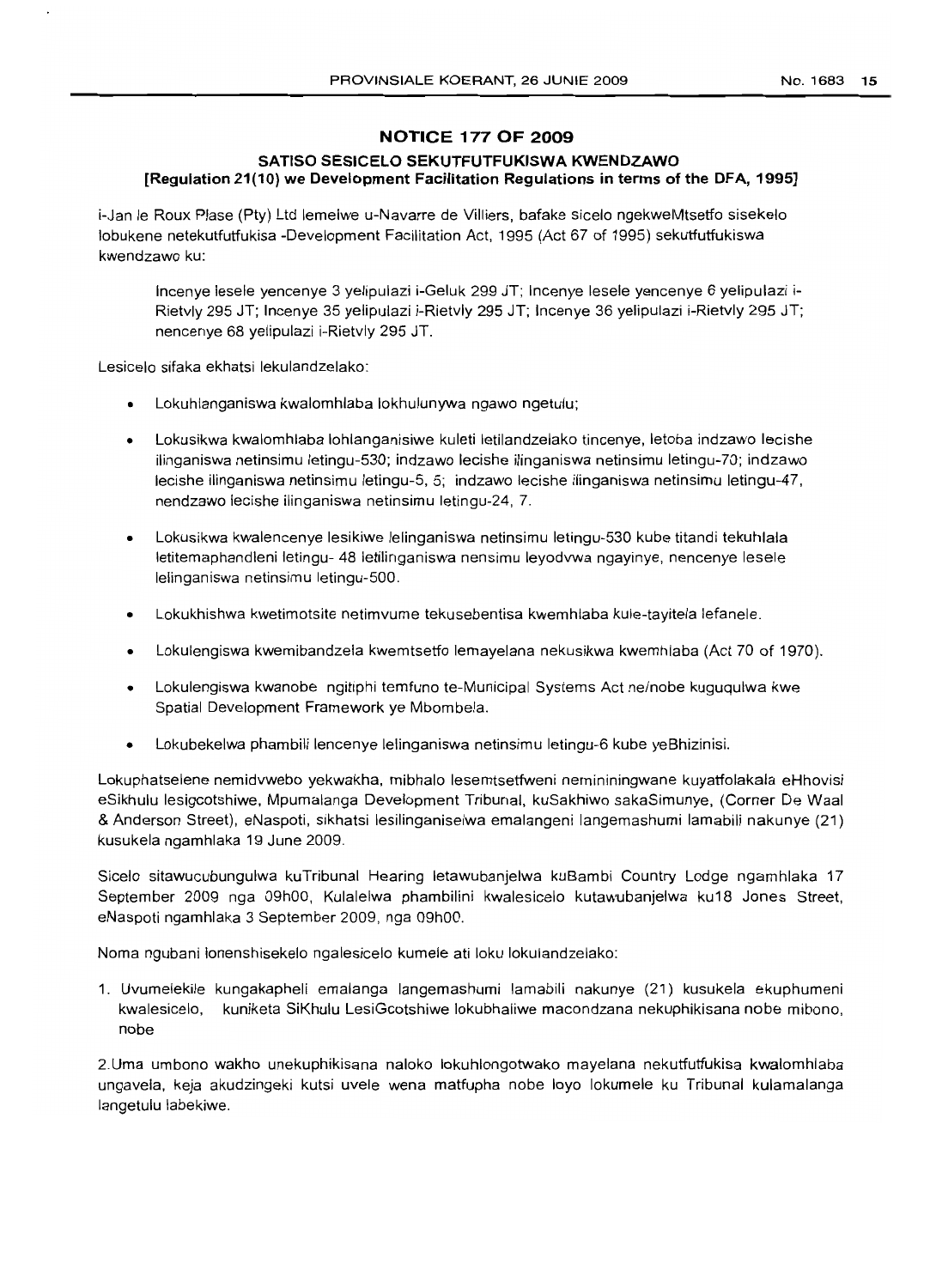Noma yini lebhaliwe lephikisana nobe lephawula ngalokulokuhlongotwako ingatfunyelwa kuSiKhulu lesiGcotshiwe, Ms Refilwe Motuang, Mpumalaga Development Tribunal, kuSakhiwo sakaSimunye, eNaspoti, nobe kuPrivate Bag X11219, Nelspruit, 1200, uphinze lenombolo lenikiwe **MDT** *06/12/07/01/ST* **PAUL'S WILDLIFE ESTATE.** Ungatsintzana neSikhulu lesiGcotshiwe uma unemibuto kulicingo (013) 7569018.

Lofake Sicelo Sekutfutfukisa Navarre de Villiers P. OBox 10007, Nelspruit 1200 Cell: 0836264702 E-mail: navarre@naturenet.co.za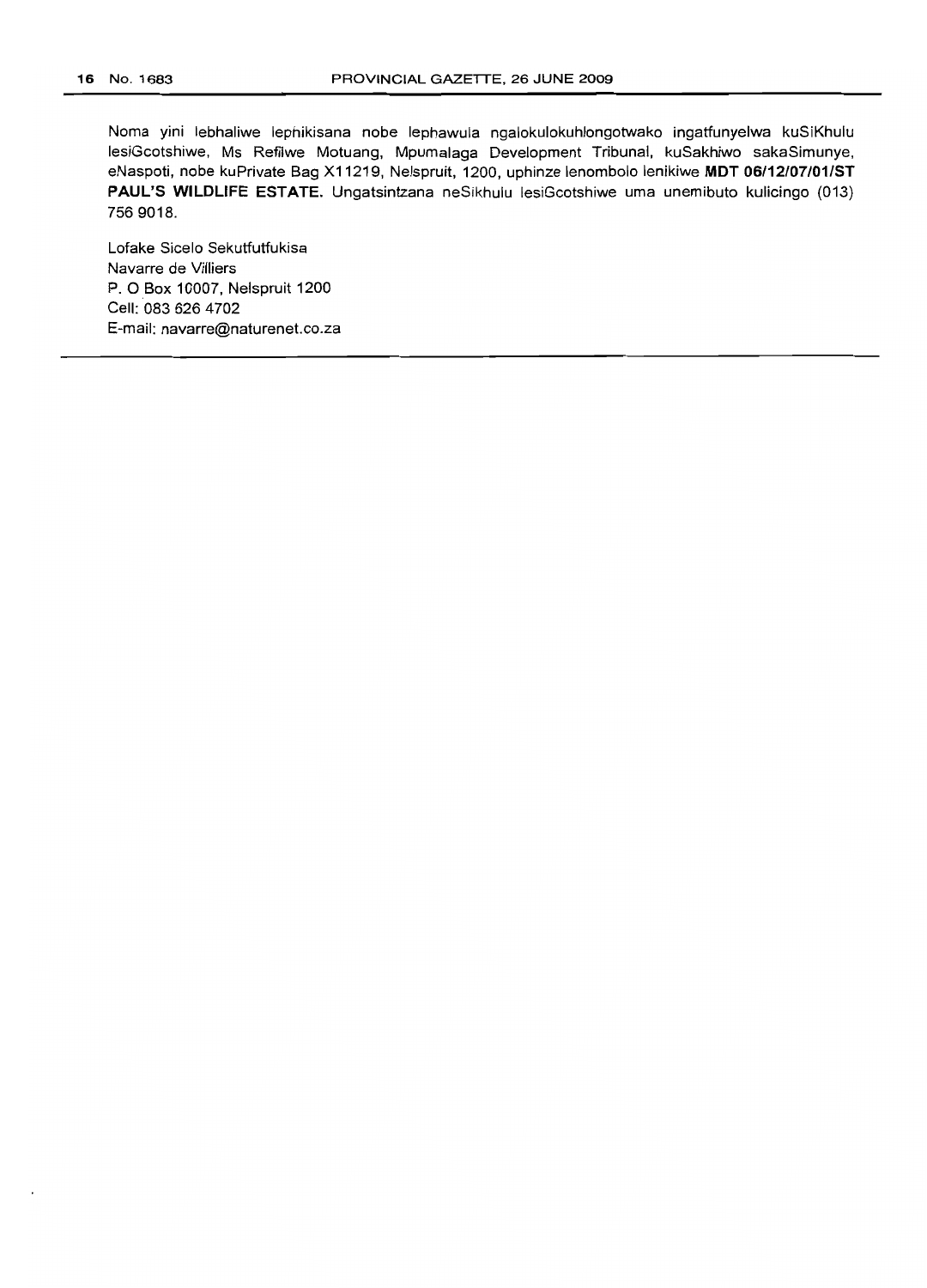# **NOTICE 178 OF 2009 NELSPRUIT AMENDMENT SCHEME 1635**

Notice of application for amendment of the Nelspruit Town Planning Scheme in terms of Section 56(1)(b)(i) of the Town Planning and Townships Ordinance, 1986 (Ordinance 15 of 1986)

I, Liezl van Niekerk, being the authorised agent of the registered owner of Erf 115, Sonheuwel Dorp (28 Hendrik Potgieter Street), hereby gives notice in terms of Section 56(1)(b)(i) of the Town Planning and Townships Ordinance 1986, (Ordinance 15 of 1986), that I have applied to the Mbombela Local Municipality for the amendment of the Town Planning Scheme known as the Nelspruit Town Planning Scheme, 1989, by rezoning of the said property from "Residential 3" to "Business 4" with Annexure conditions (Annexure 1611).

Particulars of the application will lie for inspection during normal office hours at the office of the Municipal Manager, Civic Centre, Nelspruit, for a period of 28 days from 19 June 2009.

Objections or representations in respect of the application must be lodged with, or made in writing to the address as indicated hereunder or to the Municipal Manager, P O Box 45, Nelspruit, 1200, within a period of 28 days from 19 June 2009.

Address of applicant: Liezl van Niekerk, P O Box 7106, Nelspruit, 1200. Tel/Fax: (013 741 4086) E-mail: Ivnplan@telkomsa.net

# • **- I KENNISGEWING 178 VAN 2009**

# **NELSPRUIT WYSIGINGSKEMA 1635**

Kennisgewing van aansoek om wysiging van die Dorpsbeplanningskema ingevolge artikel 56(1 )(b)(i) van die Ordonansie op Dorpsbeplanning en Dorpe, 1986 (Ordonnansie 15van 1986)

Ek, Liezl van Niekerk, synde die gemagtigde agent van die geregistreerde eienaar van Erf 115, Sonheuwel Town (Hendrik Potqieterstraat 28), gee hiermee ingevolge Artikel 56(1 )(b)(i) van die Ordonnansie op Dorpsbeplanning en Dorpe, 1986 (Ordonnansie 15 van 1986), kennis dat ek by die Mbombela Plaaslike Munisipaliteit aansoek gedoen het vir die wysiging van die Dorpsbeplanningskema bekend as die Nelspruit Dorpsbeplanningskema, 1989, vir die hersonering van gemelde eiendom vanaf "Residensieel 3" na "Besigheid 4" met Bylae voorwaardes (Bylae 1611).

Besonderhede van die aansoek lê ter insae gedurende gewone kantoorure by die kantoor van die Munisipale Bestuurder, Burgersentrum, Nelspruit, vir 'n tydperk van 28 dae vanaf 19 Junie 2009.

Besware en of vertoë ten opsigte van die aansoek moet binne 'n tydperk van 28 dae vanaf 19 Junie 2009, skriftelik by die onderstaande adres of by die Munisipale Bestuurder, Posbus 45, Nelspruit, 1200, ingedien of gerig word.

Adres van applikant: Liezl van Niekerk, Posbus 7106, Nelspruit, 1200. Tel/Fax: (013-741 4086) E-pos: Ivnplan@telkomsa.net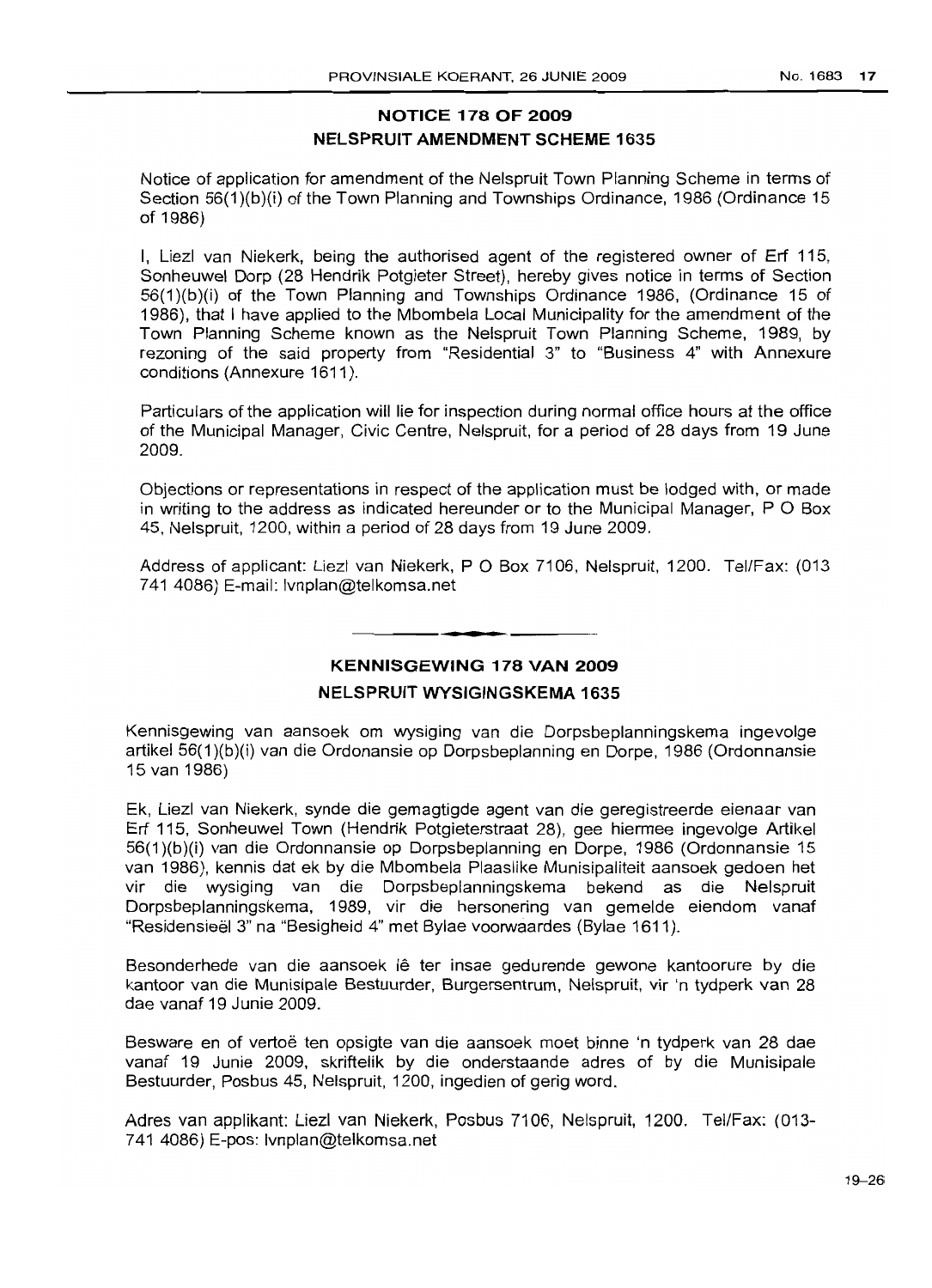# LOCAL AUTHORITY NOTICES PLAASLIKE BESTUURSKENNISGEWINGS

#### LOCAL AUTHORITY NOTICE 140

#### PERMANENT CLOSURE OF A PORTION OF VAN DEVENTER STREET, eMALAHLENI EXTENSION 1

Notice is hereby given in terms of the provisions of section 67 of the Ordinance on Local Government, 1939 that the eMalahleni Local Municipality intends to permanently close a portion of Van Deventer Street, eMalahleni Extension 1, approximately 1 750 m<sup>2</sup> in extent, with the intension to alienate it to St Thomas Aquinas School for institutional purposes.

Particulars of the proposed closure are open for inspection at the office of the Director: Development Planning (Spatial Planning Section), Administrative Centre, Mandela Street, Emalahleni, during normal office hours.

Any person who wishes to object to the proposed closure must lodge such an objection in writing within 90 (ninety) days from the date of publication of this notice with the undersigned, and not later than 25 September 2009.

#### A. M. LANGA, Municipal Manager

Administrative Centre, Mandela Street, Emalahleni; P.O. Box 3, Witbank, 1035.

# LOCAL AUTHORITY NOTICE 141

#### eMALAHLENI LOCAL MUNICIPALITY

#### NOTICE OF APPROVAL OF eMALAHLENI AMENDMENT SCHEME 1155

It is hereby notified in terms of the provisions of section 57 (1) (a) of the Town-planning and Townships Ordinance, 1986, that the eMalahleni Local Municipality has approved the amendment of the eMalahleni Town-planning Scheme, 1991, by the rezoning of Erf 1983, eMalahleni (previously Witbank) Extension 10, from "Residential 1" to "Special" with an annexure, Annexure 415.

Map 3 and the scheme clauses of the amendment scheme are filed with the Director, Department of Agriculture and Land Administration, Mpumalanga Province, and the Municipal Manager of the Emalahleni Local Municipality and are open for inspection at all reasonable times. This amendment is known as eMalahleni Amendment Scheme 1155 shall come into operation on date of this publication.

#### A.M. LANGA, Municipal Manager

Civic Centre, Mandela Street, eMalahleni, 1035; P.O. Box 3, Witbank, 1035

Notice Number: 117/2009

Publication date: 26 June 2009

#### LOCAL AUTHORITY NOTICE 142

#### eMALAHLENI LOCAL MUNICIPALITY

#### NOTICE OF APPROVAL OF eMALAHLENI AMENDMENT SCHEME 1007

It is hereby notified in terms of the provisions of section 57 (1) (a) of the Town-planning and Townships Ordinance, 1986, that the eMalahleni Local Municipality has approved the amendment of the eMalahleni Town-planning Scheme, 1991, by the rezoning of Erf 573, eMalahleni (previously Witbank) Extension 3, from "Residential 1" to "Special" with an annexure, Annexure 418.

Map 3 and the scheme clauses of the amendment scheme are filed with the Director, Department of Agriculture and Land Administration, Mpumalanga Province, and the Municipal Manager of the Emalahleni Local Municipality and are open for inspection at all reasonable times. This amendment is known as eMalahleni Amendment Scheme 1007 shall come into operation on date of this publication.

#### A.M. LANGA, Municipal Manager

Civic Centre, Mandela Street, eMalahleni, 1035; P.O. Box 3, Witbank, 1035

Notice Number: 118/2009

Publication date: 26 June 2009